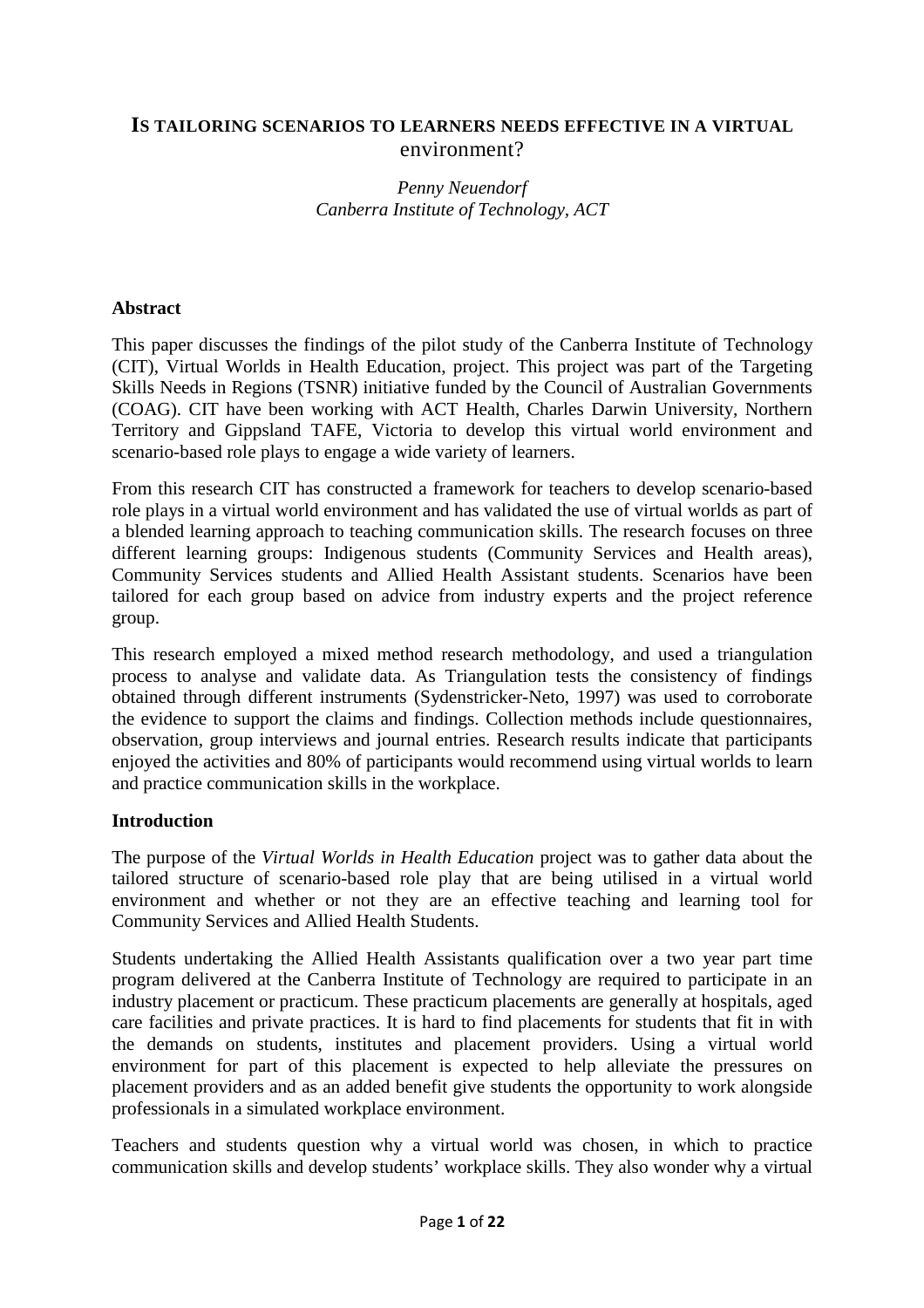world would be used instead of the more traditional method of inviting other health professionals to provide demonstrations of best practice in the workplace. One of the aims of the 'Virtual World in Health Education' project was to demonstrate that in a virtual environment a community of practice (where novices learn from professionals) would be a legitimate learning environment eventually reducing the stress and load on student work placements.

Research derived from the *Virtual Worlds in Health Education* project focused on data sourced from the trial and evaluation of the project. Rudestam and Newton (2001, p.69) suggest that 'one chooses a topic rich with personal significance and social meaning, a topic that reflects an experience that the researcher has had and about which there is a passionate interest in understanding its nature' . The project team chose to examine the structure of the scenario-based role plays for the following reasons:

- 1. They believe that there is a place for virtual world environments in teaching and learning, in particular, in teaching professional Communication Skills,
- 2. They believe that practicing work related scenarios in a virtual world environment will enhance students skills to be job ready, and
- 3. They also believe that one scenario structure will not fit every student's needs.

Virtual environment offer the ability to leverage aspects of authentic learning conditions that are hard to cultivate in traditional classroom settings according to M Griffin (1995), this is one of the main reasons that a virtual environment was chosen for the 'Virtual Worlds in Health Education" project. For example is that it is very difficult to simulate a conflict situation in a real workplace for the benefit of the student's while on practicum. In addition to creating experiences that take advantage of the situated and distributed nature of cognition, CIT's virtual world scenarios allow for the design of situations that are not possible or practical in the real world. CIT's virtual world project has provided teachers, educational designers and 3D object developers the funding to create scenarios that are 'real-world' in appearance, are safe, cost effective and directly target learning outcomes.

Creating scenarios in virtual environment is not a new idea, Gippsland TAFE conducted a project in 2005, The Virtual Experience of Risk-Based Learning (VERBL). The VERBL project had many positive outcomes. One positive outcome was that the learners may be assessed more realistically within a virtual environment as the role plays within this environment are closer to a real life experience than traditional role plays conducted within the classroom (VanDerKlift, 2007). An issue that was raised often in the *VERBL* study is that "*additional time from teachers to prepare and practise*" (VanDerKlift, 2007) was essential to adequately frame the scenarios. It is hoped that the framework developed by the "Virtual Worlds for Health Education" project will help to reduce the time it takes to prepare scenariobased role plays for teaching staff.

The project took a scaffolded approach to scenario-based role plays. There are three levels to this approach, the first level is a simple scenario not time consuming for the teachers to develop). The second level or for the intermediate user (similar levels of time needed to prepare the scenario). The final level is a more complex (high level of commitment to time and resources). This strategy was taken by the project to help imbed the use scenario-based learning in a virtual world into the culture of CIT, having the opportunity (and confidence) to get a learning activity up quickly in the virtual environment will encourage more uptake from the teaching staff.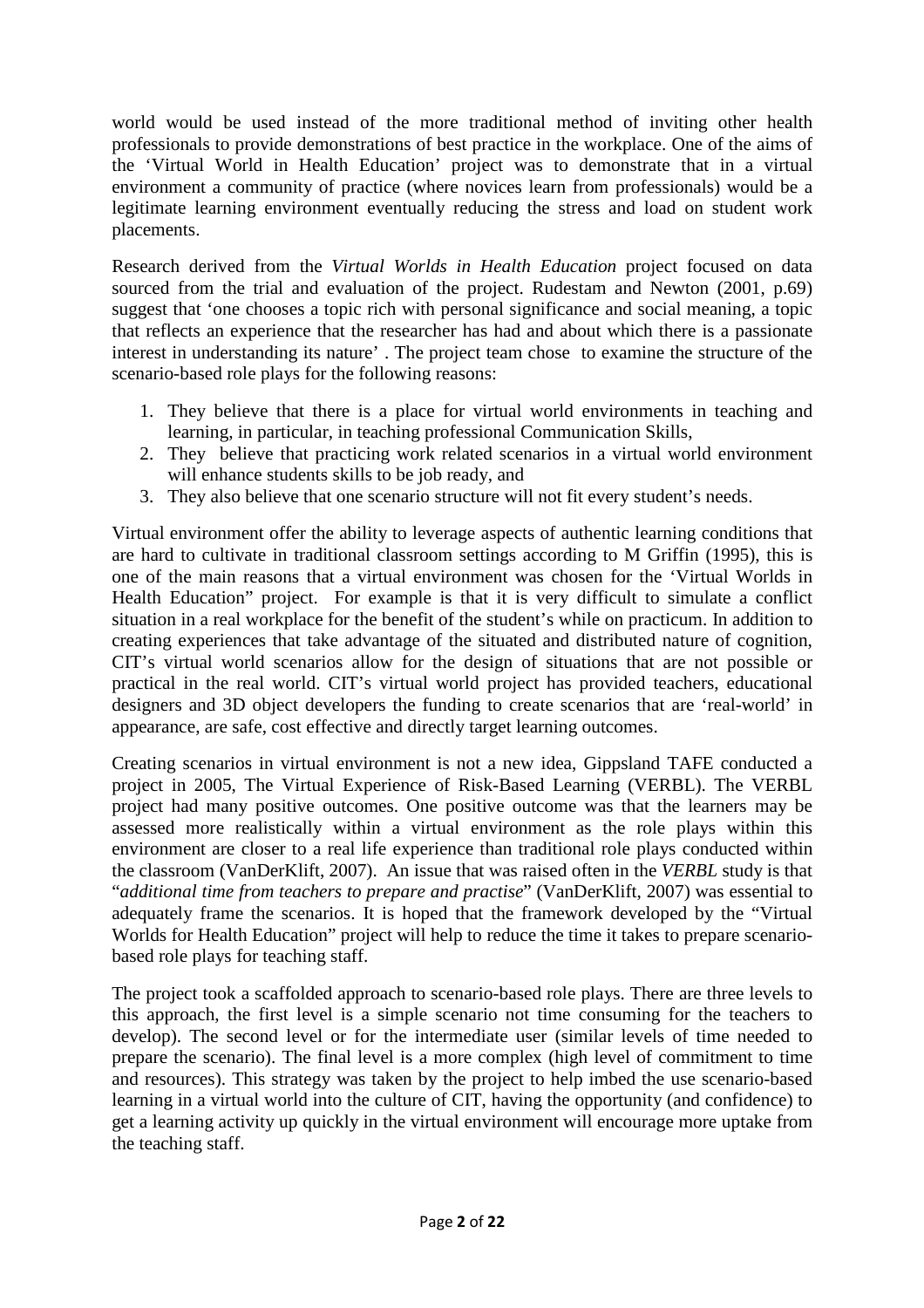The outcome of this research will allow the refinement of our scenario development procedure to help reduce the time for scenario development by teachers.

# **Background**

The purpose of the trials was to gather data towards constructing and defining a framework for virtual world scenario building and to validate the use of virtual worlds as part of a blended learning approach to teaching communication skills. Secondly, the trials was structured to evaluate the virtual world platform, the learning environment, the structure and if it is a comfortable and enjoyable learning environment.

The project constructed a readily and remotely accessible virtual world environment that combines a scalable set of educational settings depicting the health industry (i.e. rehabilitation and community centres) to support learning in an appealing, realistic and engaging online environment. A platform was selected that had high resolution graphics, VOip (audio tools) and the ability to be easily changed, the platform is also invite only, meaning that to access it you have to be given the URL, this was chosen to stop incidental interruptions to scenario-based role plays.



Networked laptops were used to host the purposebuilt virtual world. Before commencement of the scenarios, participants were given a brief verbal explanation of the project and the aims of the evaluation. A short demonstration video was played to explain how to use the avatars to navigate inworld. Written instructions were provided for each of the activities.

A total of 45 individuals participated in the trailing of the "Virtual Worlds in Health Education" project. The age range of the participants completing the questionnaire started with on 18 year old, eight

people from the  $19 - 25$  age range, six people from the  $26 - 29$ , nine people from the  $30 - 39$ age range, twelve people from 40 – 49 age range and nine people who are over 50 years old (Figure 1).

The Trail Team provided support to participants during the trial (e.g. assistance with navigation for example when participants had trouble moving around the world, assistance was provided).

At Charles Darwin University, 1 student and 3 teachers from culturally diverse backgrounds participated in the trial. This cohort had limited time available and only completed the Tunnel Vision Activity.

At the Wugularr Community, located near Katherine, 2 Indigenous students participated in the trial. The remaining participants completed the Angry Client scenario. The participants completed the exercise twice, once as the Angry Client and once as a youth worker. Support for this cohort was by the Indigenous Support Officers it was suggested that it may be inhibitory for the team to be present.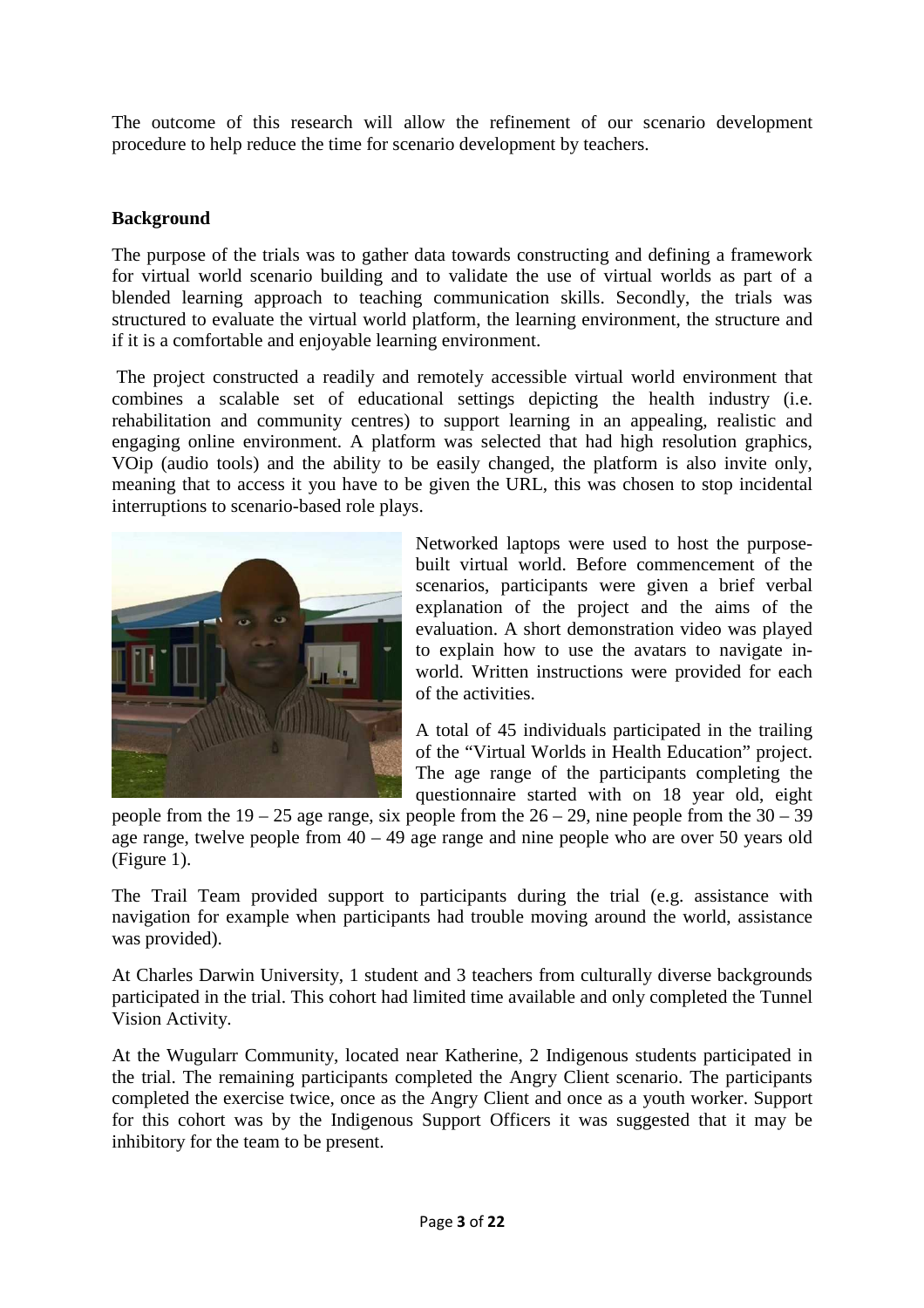In ACT, at the Yurauna Centre, CIT's Indigenous support centre, 4 indigenous students participated in the trial, although the project team had been informed that 10-12 participants would be available. These students completed the Tunnel vision activity only.

Overall, 36 CIT students participated in the trial across the Allied Health Assistants and Community Services qualifications.

The scenario-based role plays were designed and developed on the advice of industry experts, and three scenarios were selected for use in the pilot study. Hereafter they are described as the 'Tunnel Vision Activity', the 'Angry Client Activity' and the 'Tailored Activity'. A short description of each follows:

**Tunnel Vision Activity:** is an example of the use of the Virtual World to give users a firsthand perspective of the difficulties faced by people who have a disability. In this case, the user's avatar has tunnel vision. Tunnel Vision is the loss of peripheral vision with retention of central vision, resulting in a constricted circular or tunnel-like, and field of vision. This condition can result from a large number of causes, including *glaucoma* and *retinitis pigmentosa*. Difficulty in navigation and locating objects in the virtual world environment is experienced firsthand. This is generally undertaken as an individual 'in-world' activity.

**Angry Client Activity**: This is a two-person scenario role play. In this activity participants take on either the Health Care/Community worker role, or the role of an angry client. Participants are given instructions and a brief on their role; they then spend up to 5 minutes performing the role play, using the information to hand to stimulate their interactions. The aim of the activity is to train students in communication skills and dealing with difficult clients. For the purposes of the trial, each pair of participants reversed their roles.

**Tailored Activity:** This activity has been tailored for groups studying different areas in Health and Community Services. Under the guidance of relevant industry experts, three different scenarios were designed for the three focus groups of this trial, including:

- 1. Indigenous students in this activity students are given the opportunity to create their own scenarios, using basic guidelines in which to work.
- 2. Community Services students- this multiplayer scenario is structured around an anger management course, where one participant is the session facilitator and the rest of the students are participants in the anger management course. The information for each participant is brief, but provides sufficient information to each participant about their character and their role for the session.
- 3. Allied Health Assistant students- this multiplayer scenario centred on an interdisciplinary meeting about, and including, a client with multiple sclerosis. Students are provided with detailed information on their character along with an extensive client file. They must discuss the client's needs and seek to develop a care plan for the client.

These scenario-based role plays are a part of a blended learning approach. The underpinning knowledge is delivered in a classroom, online or a distance model, the virtual world is practice and skill development and the briefing part can happen either online or in a classroom environment post the 'in world' experience.

The data collection instruments comprised: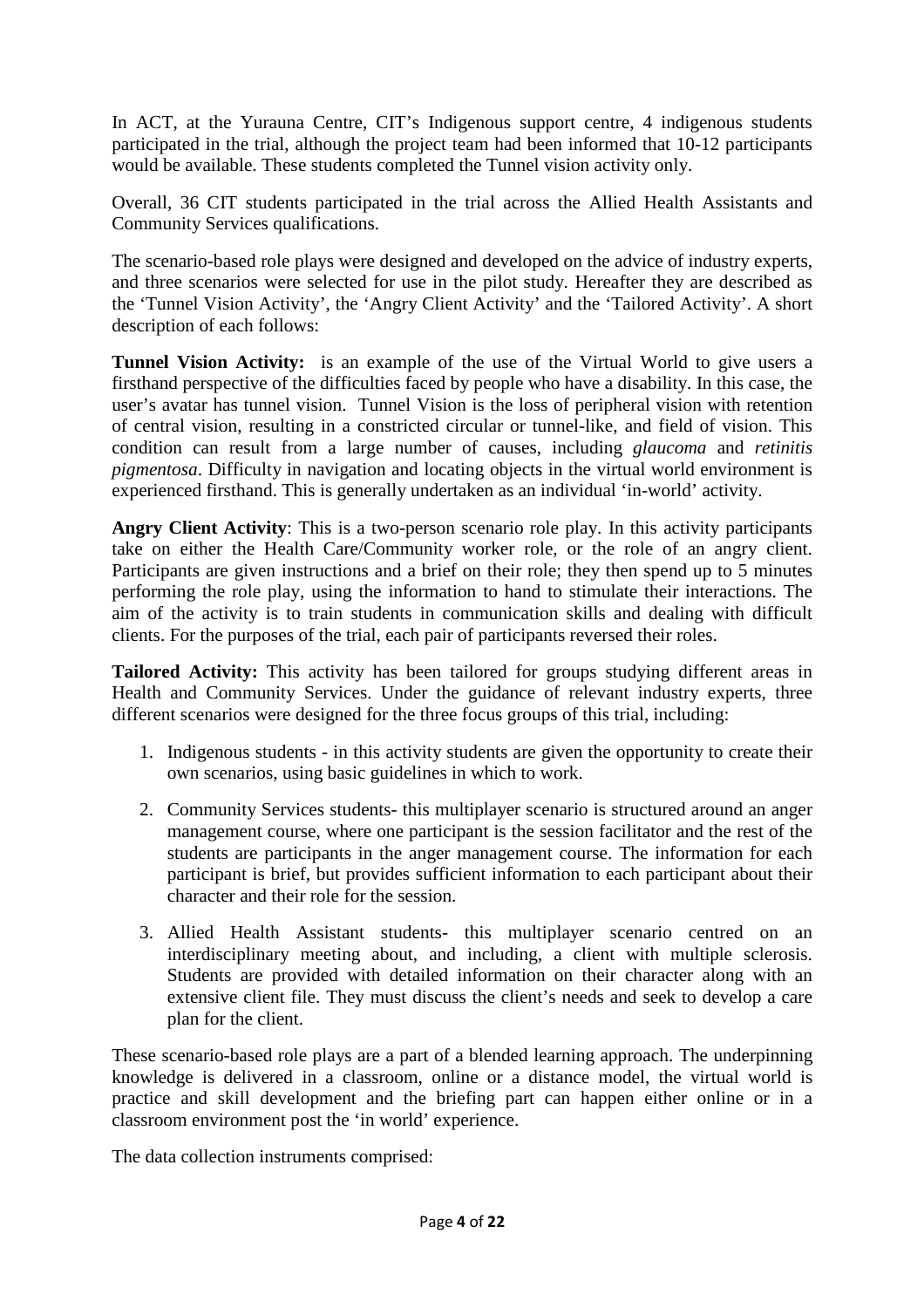- a. A questionnaire provided to participants at completion of the activity (or activities) which provided demographical data and information about their learning experience to support the data collected in the debrief and video evidence,
- b. A verbal debrief in the form of conversation with the group on their experience and opinions, with written notes taken by one of the project team. Information gathered here concentrates on their learning experience and technology and forms part of the focus group activity. The debriefing was also videotaped and transcribed to ensure no data was missed.
- c. Video of the participants, as they undertook the activities, to subjectively gauge reactions and engagement with the material.

# **Literature Review**

The literature review which informed the project, gives evidence of the benefits of using virtual worlds, scenario-based role playing for teaching and learning and supports the pedagogical approach that has been used in the "Virtual Worlds in Health Education" project.

Research by the *New Media Consortium* suggests 'Virtual worlds bring … networking to another level, allowing people to interact in ways that convey a sense of presence lacking in other media' (NMC, 2007a). Conducting training in virtual worlds eliminates some of the disadvantages associated with classroom dynamics and interacting face-to-face. Virtual worlds allow people to use avatars (a digital representation of oneself) to take on the look and feel of their clients, including voice modification to simulate age and gender. 'Virtual worlds have the ability to take online collaboration and interaction to new levels, break down hierarchies, and eliminate geographic boundaries' (Gronstedt, 2007; Hutchinson, 2007).

Clarke (2005, p.4) goes one step further and states that the 'immersion in a mediated, simulated experience (such as a virtual environment) involves the willing suspension of disbelief'. This provides students with a safe and controlled environment in which to practice and to be able to make mistakes that in the real workplace could have dire consequences. This also allows students to test the boundaries and develop new skills and protocols for dealing with difficult situations that are likely to occur in the workplace.

It is very difficult to simulate a conflict situation in a real workplace for the benefit of the student's practicum. In addition to creating experiences that take advantage of the situated and distributed nature of cognition, CIT's virtual world scenarios also allow for the design of situations that are not possible or practical in the real world. CIT's virtual world project has provided teachers, educational designers and 3D object developers the funding to create scenarios that are 'real-world' in appearance that are safe, cost effective and directly targeting learning outcomes.

Regardless of the platform the benefits of using virtual worlds for teaching and learning are universal. General benefits include the flexibility of being accessible 24 hours a day; it is recordable and can be used as a resource or for the debriefing session and be considered environmentally friendly, reducing travel time and costs. Virtual worlds also allow for collaboration, persistence (capacity for immediacy and synchronous activity), inclusion of sharable and user generated digital content and they are immersive and interactive (Fretias, 2008). Role playing itself is "an important part of cultural learning" (Champion, 2009, p. 37); roles are intrinsically related to the notion of social worlds and examples can be seen in children as they play-act a mother pretending to cook or look after children, for example.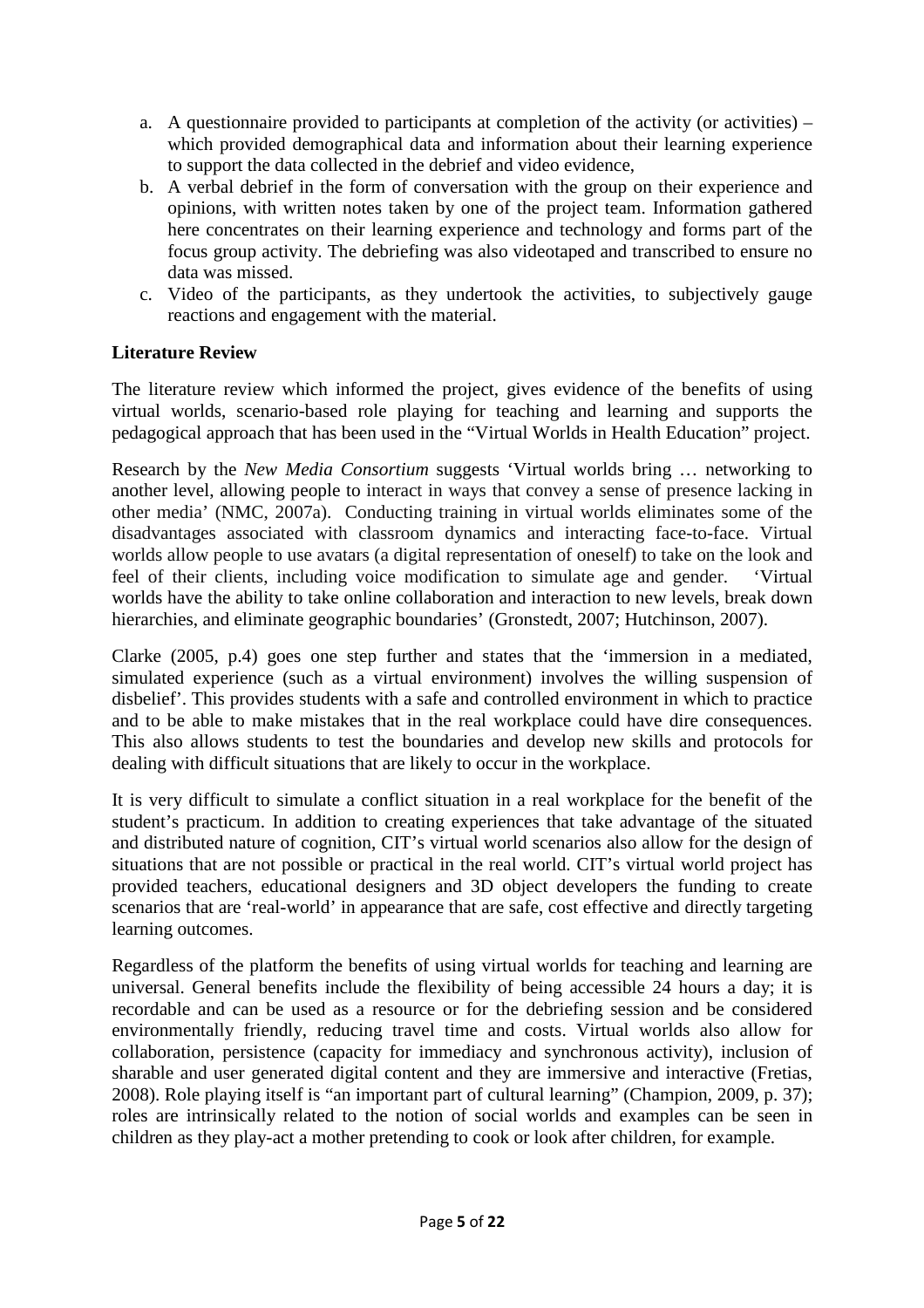The benefits directly related to scenarios are the options for anonymity of the participants, allowing students to practice and make mistakes without the risk of losing face, as well as the immersive nature of virtual worlds. It has been documented that when people think about their avatars the brain activity on an MRI is the same as when they think about themselves (Caudle, 2009, p.19).

There is a lot of evidence in this review to support the use of virtual worlds as a teaching and learning tool, however when there are issues with the technology (e.g. audio feedback or delay) it can be inhibit learning this is sported by Van Der Klift (2007) and Horan, Garden and Scott (2009).

Scenario-based role plays in virtual worlds can be single player or multiplayer. Erik Champion (2008) states in his paper *Roles and Worlds in the Hybrid RPG game of Oblivion,*  that "single player games are now powerful enough to convey the impression of shared worlds with social presence and social agency" (p39). It seemed a necessary step to scaffold the learner engagement for this trial; starting with an orientation, the single person activity, building to a multiplayer activity. The single person scenario that a participant can participate in either in class time, scheduled time or when it suits them and the education use is to develop empathy for people suffering from tunnel vision and a thus have a better idea of what it would be like to have this condition. Peter Yellowless and James Cook (2006) developed a virtual hallucination scenario on Second Life to give people perceptual phenomena of a psychiatric illness. It was experiencing this scenario first hand that lead to the tunnel vision scenario being developed.

The educational benefits of fictional or fact-based interactive scenarios include developing problem solving skills, decision making skills, and interpretation of data or observation skills in a real world context (Stewart & Brown 2008). Stewart and Brown (2008) also highlight the importance of planning the scenario. This was certainly the case with the "Virtual World in Health Education" project. Ill thought out scenarios were quickly discarded as the outcome often didn't meet the learning requirements expected from the activity.

A study by Minjie Hu (2007) at Tairawkiti Polytechic, New Zealand, researched using scenarios to motivate programming students. The study revealed more benefits than they expected. "The teacher motivates the students to learn programming. The motivation of learning from students also encourages the teacher to improve the way they are teaching. Game scenarios provide a common thread throughout the whole teaching process leading students from low-order thinking to higher-order thinking" (Hu, 2007, p. 96). The debriefing process that has been employed with this research has highlighted this motivational aspect of using scenario-based role plays for teaching and learning, the teachers who have been involved in the project to date are very excited and have offered many ways in which they can use scenario based role plays in virtual worlds to improve their educational delivery.

A scenario-based role play is a structured learning activity. The underpinning knowledge can be delivered as part of the scaffolded approach either in the classroom, online or in a distance model. The preparation brief is where participants are assigned their roles in the scenarios. The participants may be required to research into the skills and characteristics that they will need to act appropriately in the role play. The post-scenario debriefing is the most important part of the learning; this is the time to critically reflect on the activity and knowledge and skills that were displayed in the scenario role play.

Three theoretical approaches can be applied to the development, the implementation and evaluation of scenario role play learning activities in a virtual environment; scaffolding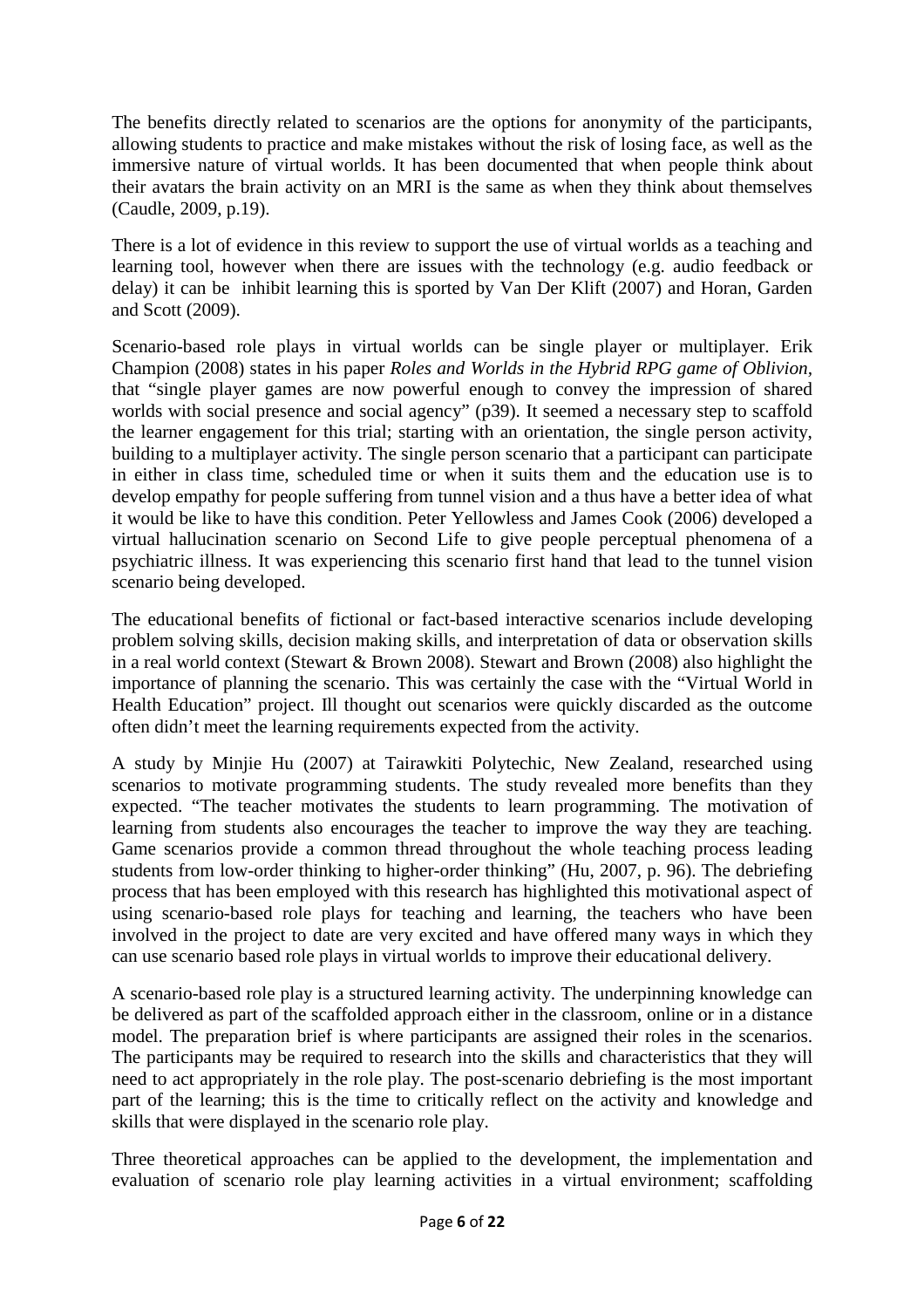(constructivism), situated learning (legitimate peripheral participation) and critical reflection debriefing (cognition). Merrill's (2002) educational design principles are well represented in this three layered approach.

Scaffolding in education works like scaffolding in the construction industry; in construction it is used to support a structure as it is being built but is taken away when the building is completed. The object of using a scaffolding model is to develop the students into a selfreliant learner and the achievement of competency (Pahl, 2002).

The scenarios are designed in a constructivist model (Darvasi, 2008):

- The scenarios are authentic and the learning goal encourages "ownership" by the learner
- Understanding is developed through interactive experiences in an authentic learning environment
- Knowledge evolves through social negotiation and collaborative learning
- Learners are aided by scaffolding and "just in time" information

Wilson (2008) expands on this model with the addition of:

- Extending student understanding teachers sequence activities, provide individualized support and guidance, and allow students necessary time to process and benefit from the support.
- Temporary support Scaffolds will decrease in level and intensity as students construct their own connections and understanding.
- Focus Tasks must satisfy curriculum requirements but they must also be designed to meet the needs of a variety of learners at different levels.

By starting the scenarios at a basic level and building to an advanced level the project has been able to incorporate all of the effective scaffolding criteria (Wilson, 2008).

- 1. Intentionality: The task has a clear overall purpose to the learner requiring individual contribution to the whole
- 2. Appropriateness: Instructional tasks should build upon prior knowledge and should be appropriately challenging to the student
- 3. Structure: The learning environment is structured to present appropriate approaches to the task and lead to a natural sequence of thought and language
- 4. Collaboration: The teacher's primary role is collaborative rather than evaluative as tasks are solved jointly in the course of instructional interaction
- 5. Internalization: As students internalize new procedures, external scaffolding for the activity is gradually withdrawn.

This scaffolded approach is also represented in Callanan and Perri's (2006) paper on teaching conflict management using a scenario-based approach, this study does not use virtual world technology, which demonstrates the interoperability of this framework for teaching and learning across a range of mediums.

During the development of the virtual worlds the project has used two types of scaffolding. *Designed In Scaffolding* (Wilson, 2008) the project sequenced the activities to connect previous knowledge to new knowledge and *Point of Need Scaffolding* (Wilson, 2008) the scenarios and interactions were designed that they can be paused if a teacher recognises a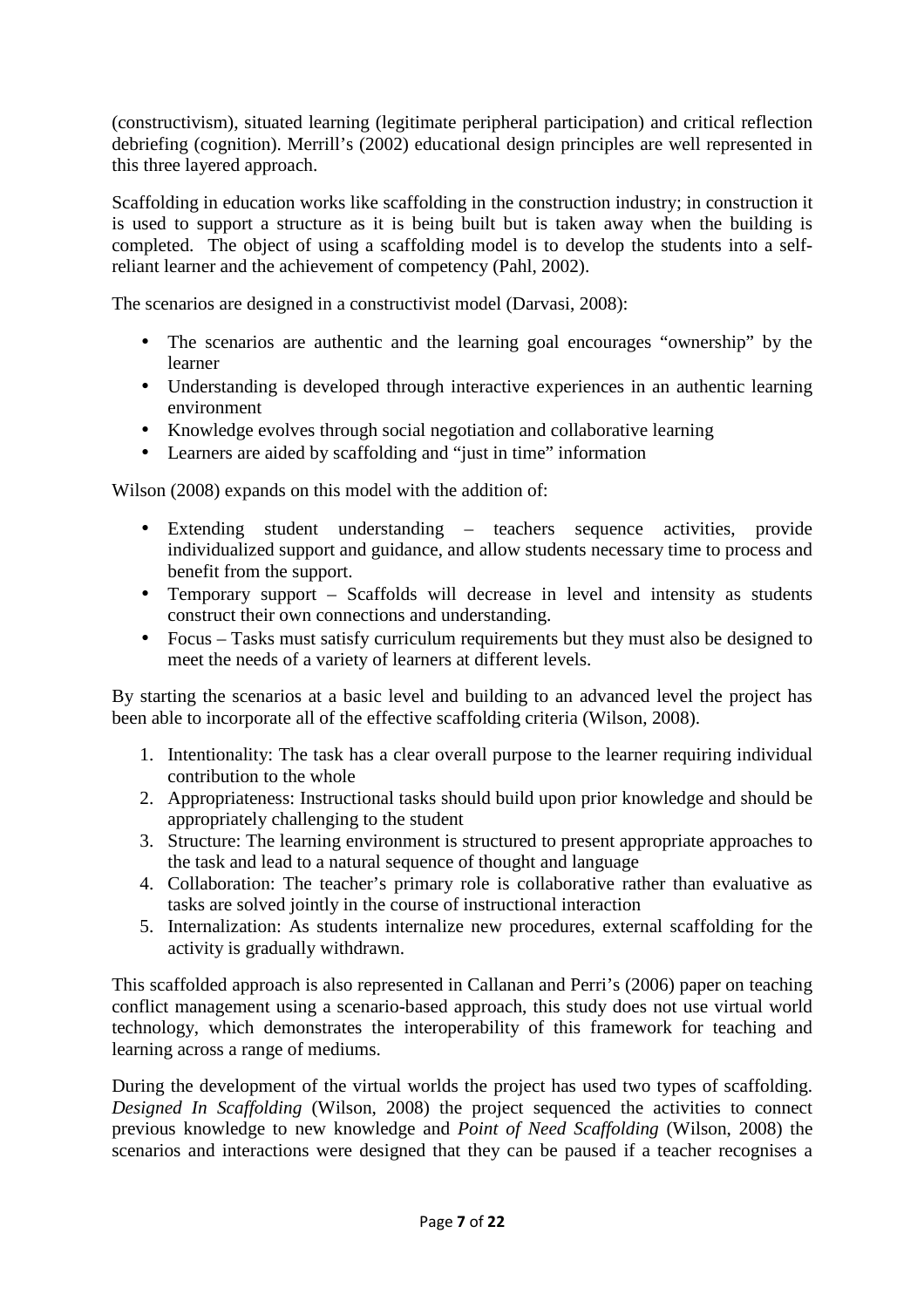"*teacher moment*", this allows questions to be answered, concepts to be pointed out and assistance given if needed.

Keeping within the *Designed in scaffolding* model we have three scaffolding layers:

- 1. The first layer is for support with learning scenarios, teaching the participants how to move and function in a virtual environment.
- 2. The second layer starts with simple one to one scenarios, these can be with or without teacher participation to help the participants to become immersed in the roles and be able to develop their role playing skills in a safe, non judgmental environment.
- 3. The third level of scaffolding is where the support starts to be removed, the participant gets the opportunity to "show off" these skills and knowledge, in more complex multiplayer scenarios.

Teacher-assisted scaffolding is also embedded into this framework. Teachers can support participants in a multiple of ways including: the teacher can play one of the roles, the teacher can be invisible and assist as required, the first session can be held in a computer lab (hand holding participants as required) and the debriefing sessions at the end of the scenario to help participants break out of character and critical reflect on the experience.

While all scenarios can be used for assessment purposes, the first two levels can be used to assess elements of a competency. The more complex multiplayer scenarios can be used for whole competency assessment or for the recognition of prior learning.

Teacher training to facilitate and train in a virtual environment also has a scaffolding component. This process starts with the teacher participating in simple scenarios, with lots of instructor support, and moving to them designing and delivering multiplayer scenarios. It still needs to have the situated learning characteristics (Herrington & Oliver. 1995), these include:

- Authentic context that reflect the way the knowledge will be used in real-life;
- Authentic activities:
- Multiple roles and perspectives;
- Collaborative support for the construction of knowledge;
- Coaching and scaffolding at critical times;
- Debriefing (reflection) to enable abstractions to be formed;
- Articulation to enable tacit knowledge to be made explicit;
- Integrated assessment of learning within the tasks.

By designing virtual environment to be a legitimate workplace (situated learning) the participants will become involved in a "community of practice" (Wenger, 1991). A "community of practice" has three crucial characteristics:

- 1. The domain: in our environments the participants all have a shared goal, to develop knowledge and skills for a set outcome. All participants come to the domain or the virtual environment with their own sets of skills and knowledge (ranging from beginners to professionals) and as a collective they have the range of skills and knowledge to achieve an outcome
- 2. The community: within the environment and the scenarios the participants engage in joint activities and discussion to help each other. These environments enable all participants to build relationships that enable them to learn from each other.
- 3. The practice: In this case we are bringing together a group of practitioners (who are at different stages in their development, skill and knowledge), who are able to share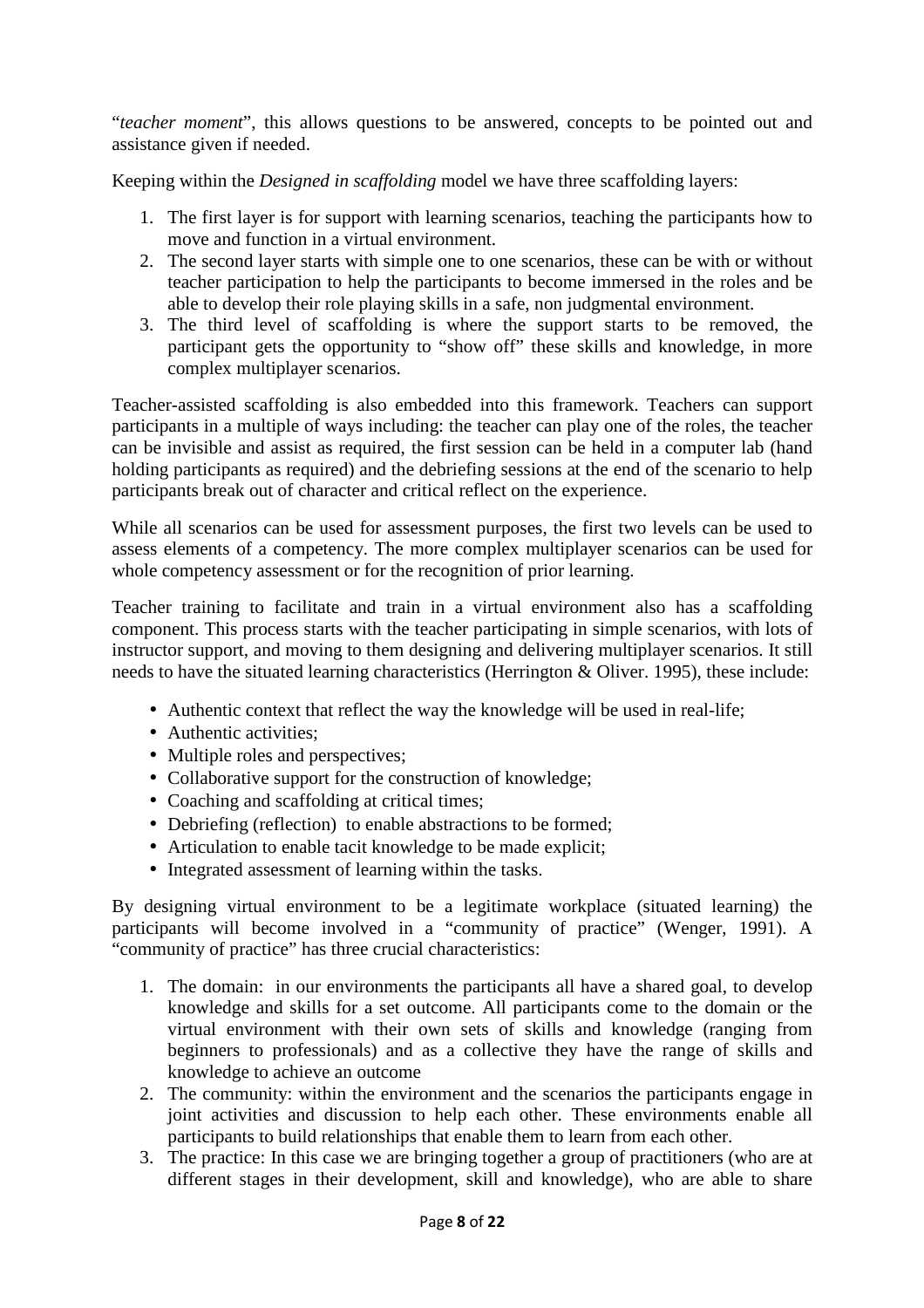ideas and resources. The practice is evident in the experiences, stories and tools that are used to help achieve an outcome ergo a shared practice.

Laluvien (2010, p.177) supports these characteristics and states that "mutual engagement and learning are at the head of the "community of practice" which is defined both by its membership and by the practice in which the membership engages". One of the goals of the "Virtual Worlds in Health Education" project was to have professionals from all over the country participate in the scenario-based role plays. In a similar vein, Herne (2006, p.1) explored this type of interaction between art and design and museum and gallery education and he concludes that "trans-instructional and inter professional communities of practice can be established that have the potential to generate new forms of engagement, shared repertories and joint enterprise". Group dynamics shape a community and a 'pecking order' is generally established, where the participants are working out their position in the community.

The group dynamics or power struggles that operate within a community of practice are distilled within the phrase "legitimate peripheral participation" (Lave & Wenger,1991). Basically, legitimate peripheral participation means that when you put professionals and beginners together, the beginner will learn by watching and working alongside the professional. Laluvien (2010, p.179) also stated that "distilled with the phrase 'legitimate peripheral participation' is an understanding of how operation of power fosters or impedes access to, and continuing membership of 'communities of practice'". There is a strong hierarchical structure within community service centres and within the health system more generally, where the power is "relatively formal and centralized" (Laluvien, 2010, p.179). This structure has been maintained in the scenario-based role plays that were developed for the trial. By acknowledging that this type of power struggle does occur in most work environments, the skills that participants develop in the scenarios in a virtual will be transferred once the students are in a work environment.

This situated learning or experiential learning possible in a virtual world environment also encourages serendipitous learning, meaning that while participants are in-world playing in a scenario they will learn and develop skills without knowing it; this is where the debriefing stage is important to highlight these skills and bring them to the participants' attention.

The post scenario debrief is perhaps the most important part of the learning. This is where metacognitive processes such as critical reflection (Brookfield, 1995) are employed. Brookfield's model of critical reflection focuses on three interrelated processes;

- 1. "The process by which adults question and then replace or reframe an assumption that up to this point has been uncritically accepted as representing commonsense wisdom
- 2. The process through which adults take alternative perspective on previously taken for granted ides, actions, forms of reasoning and ideologies, and
- 3. The process by which adults come to recognise the hegemonic aspects of dominant cultural values and understand how self-evident renderings of the 'natural' state of the world actually bolster the power and self-interest of unrepresentative minorities" (Brookfield, 1995, p4).

This debriefing process will allow the teacher to guide the user either students or participants to avoid confusion, or refer to students AND research participants if you need to make such a distinction through the experiences by focusing on their actions, thoughts, values and beliefs and moving to how this experience and the skills they have developed will change their behaviour and beliefs when dealing with similar situations in the future. This can be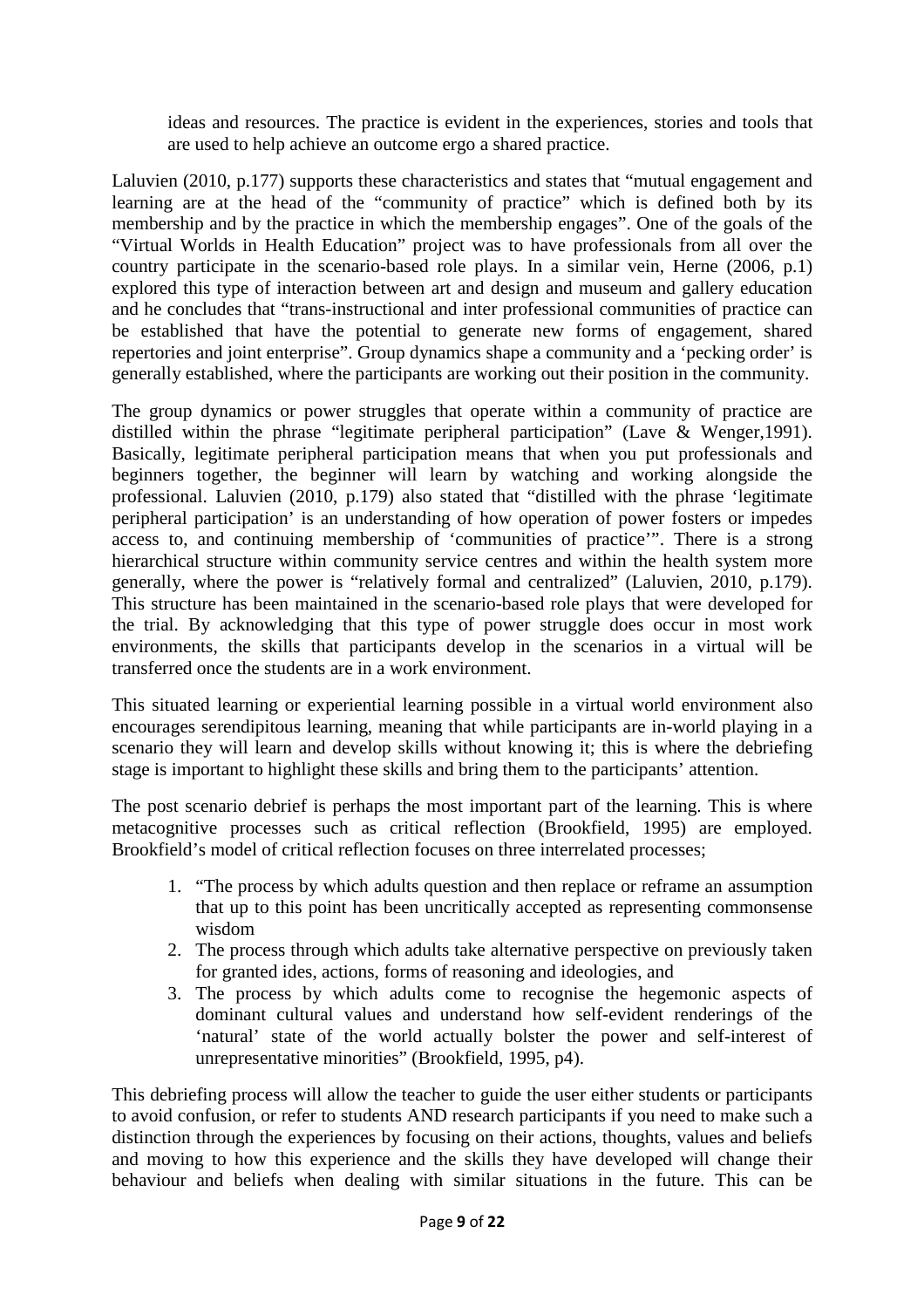addressed using a scaffolded process such as question starters and protocols (Sanders & McKeown, 2007); teachers can tap into a wider pool of experience not for ideas but for questioning values and beliefs, practices and understandings as well as the new content present in the scenario based role play. This again is a metacognitive activity (Norton, Owens & Clarke, 2004) that will allow students to relate new information or skills to prior knowledge building connections between theory and practice, validating ideas and feelings, and personalising knowledge gained.

# **Method**

Participants were required to complete questionnaires, tailored to each of the above activities, on completion of each activity. The questionnaires consisted of multiple choice and short answer questions, having 18, 16 and 12 questions respectively. Five questions on each questionnaire were demographic in nature; these questions were used when cross-tabulating answers.

45 people participated in the pilot study; 24 were female and 21 male. The age range was 18 to over 50 with the oldest participant being 62 years old. The mean age was in the group 40 – 49 years old. Out of the 45 participants, seven were Indigenous Australians. Not all participants completed the three activities; all 45 participants attempted the tunnel vision activity, 38 participants completed the Angry Client activity and 22 participants took part in the tailored activities.

The other questions in the questionnaires covered the teaching and learning aspect of the scenario e.g. did this scenario allow you to use your communication skills. Most questions had the following three responses agree, disagree or don't know options, additional comments were requested to justify their responses.

Mixed research method is a combination of quantitative and qualitative methods and by applying the triangulation design: Validating quantitative data model (Creswell & Plano-Clarke, 2007). This method was chosen to support the qualitative data collection that occurred during the debriefing and video observation data.

Quantitative can have a constructivist approach while qualitative can have a post-positivist approach. Tashakkori and Teddlie (2003) suggest that "*Pragmatist supports both qualitative and quantitative research methods*"(Tashakkori & Teddlie, 2003). A pragmatist researcher considers the question, to be more important than either the method they use or the paradigm that underlies the method.

Students participated in 'in-world' activities, which were followed by debriefings, interviews, questionnaires and journal entries. Results were recorded and evaluated. The preliminary results indicate that CIT's Virtual Worlds for Health Education will be a valuable asset for training a wide range of students in community services and health.

The questionnaire was not provided to the participants from the Wugularr Community, as we were advised by the Indigenous Education Support Officers that this would be culturally inappropriate for this cohort. The Yurauna Centre cohort were reluctant to participate in the debrief session, but were willing to fill out the questionnaires. This cohort was participating in the trial between classes and in their break time so they were very time pressed.

A questionnaire is a easy way to gather data from large groups (Kervin, Vialle, Herrington, & Okely, 2006), and it can be administered using a variety of approaches. Questionnaire is an appropriate tool for an online environment, the questionnaire can be completed online or in a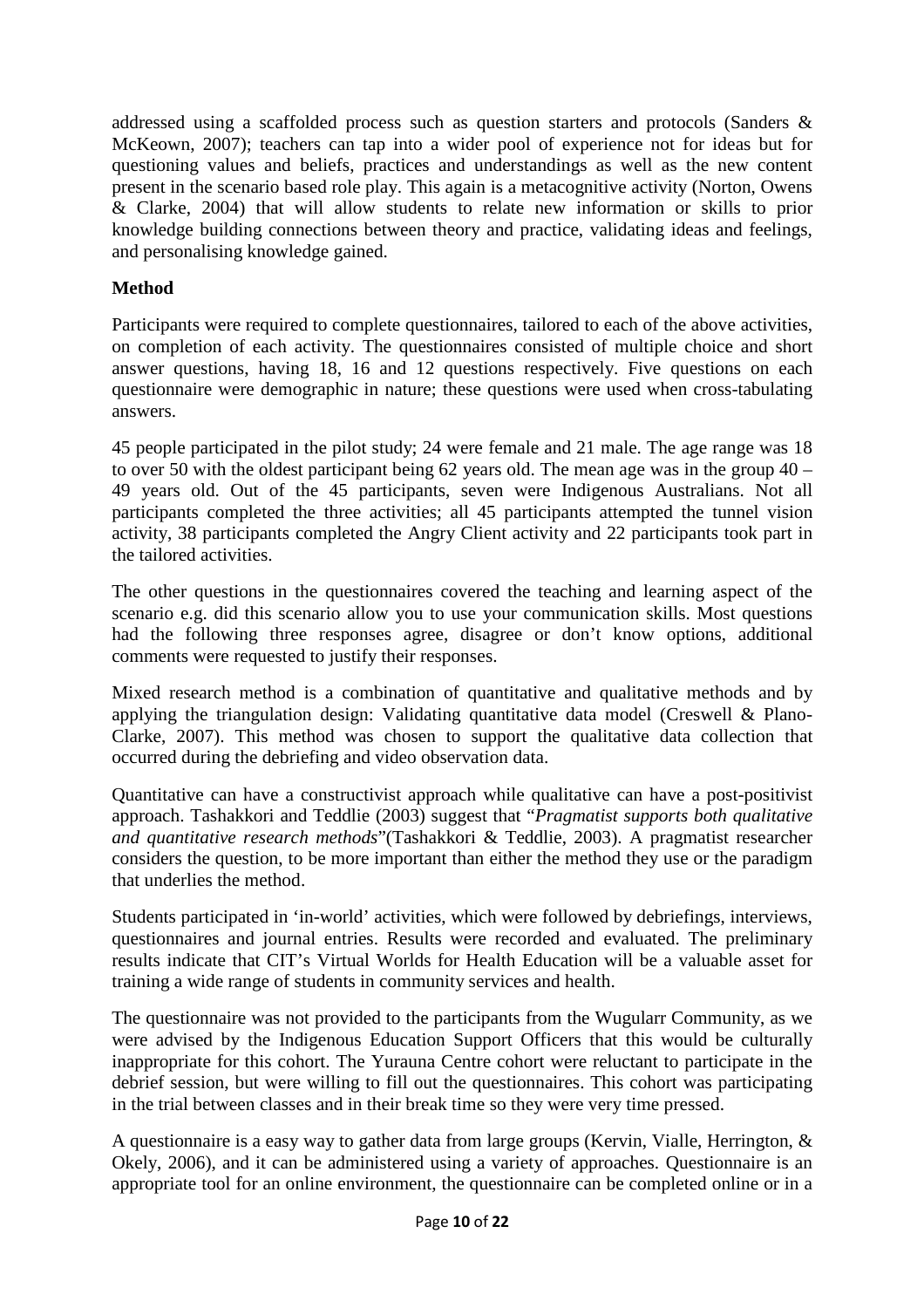written form. The nature of virtual worlds (being remotely accessible) made an online questionnaire an appropriate choice for this trial.

In this case, the questionnaire will be given as an option to participants on completion of a virtual world scenario session. The reasons for administering the questionnaire in an electronic form include:

- The ability to make it more user-friendly, encouraging higher response rates
- Designed to be simple and quick to fill in and include a variety of question types from yes/no to open-ended responses
- Responses can be fed automatically into a spreadsheet or data base, increasing the speed and accuracy of data collection
- Participants may provide more candid responses as there is a greater sense of anonymity (Madge, 2006)

This is supported by Saxon, Garratt, Gilroy & Cairns (2003) who also add "*web-based survey, these include speed of creation, ease of access, speed of response, reduction in paper*" (p.53). Questionnaires do have limitation as this is supported by Kervin et al., (2006) participants may not complete the questionnaire honestly and the participants may choose not to complete the questionnaire at all. The problem that occurred with the questionnaires for this study was that some participants didn't fill in information that was being used to cross tabulate results (e.g. gender), this meant that the questionnaires need to be excluded from the data analysis.

The ethical considerations were considered when constructing the questionnaires includes for this trial, they included: not asking leading question, the cognitive ability of the participant and the language differences.

# **Observation**

The observational data for this research includes researcher's notes, audio interviews and background recordings, photos and video of participants engaged in the activities (in person and in-world). These observations are going to be open-ended, where ongoing natural behaviours are observed and recorded (Kervin et al., 2006). This open-ended approach aligns with the inductive nature of the qualitative data analysis. In this case the researcher is also running the pilot study and has limited interaction with the participants once the trail has started. The observation data allows for the researcher to make use of the short time that was available with some of the trial groups. This means that the researcher will be relatively unobtrusive and only interacts with participants when further clarification of action is needed (Kervin et al., 2006).

The advantage of using observational data includes (Kervin et al., 2006):

- *The researcher gets to experience what is being studied*
- *The researcher can record information as it happens*
- *The researcher can take note of unusual events or situations that my impact upon the research*
- *Allows for insight into interpersonal behaviour*

Limitations include:

• *Researcher's presence may be intrusive*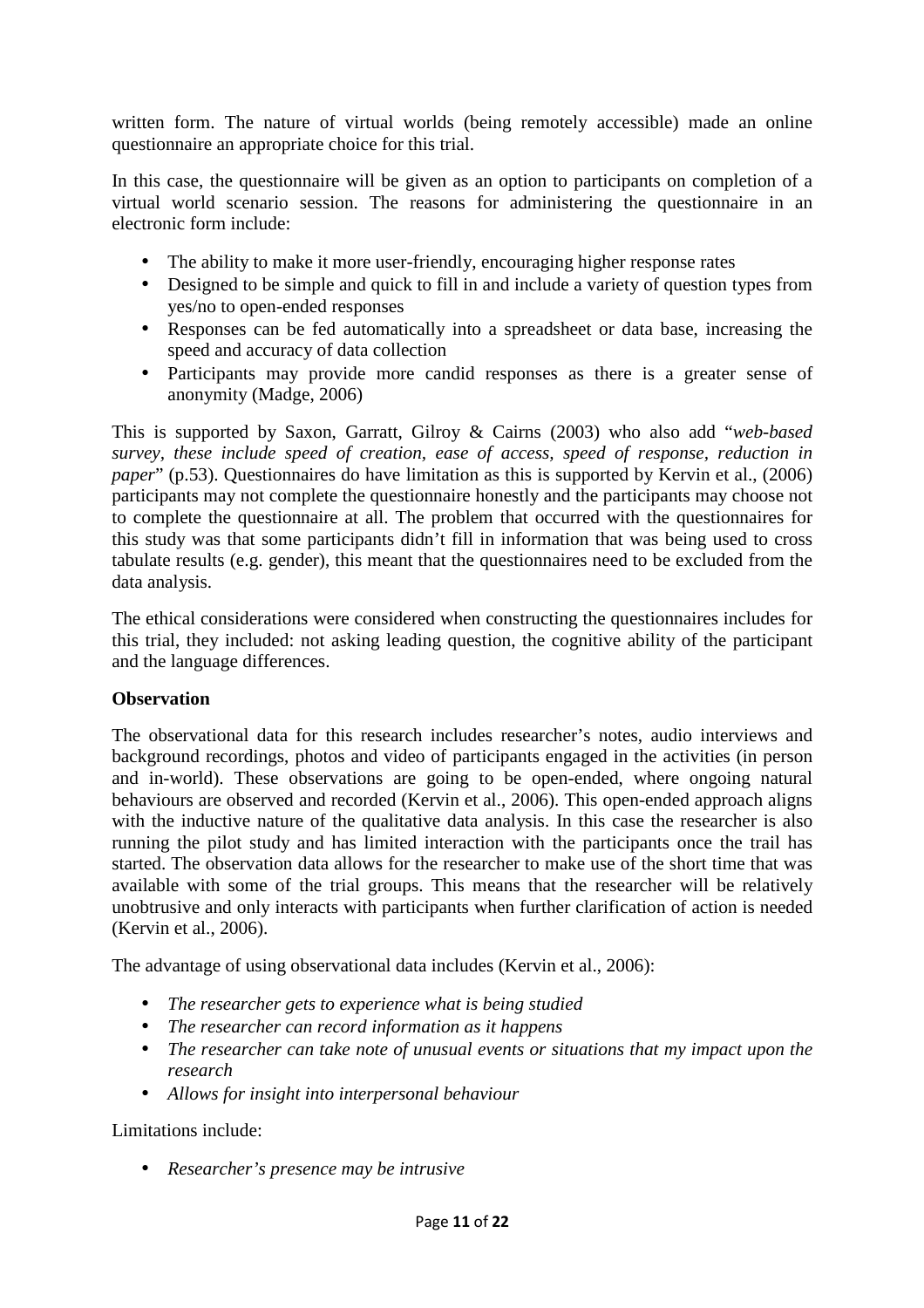- *Time consuming*
- *Events may be perceived by the observer differently from what is actually happening due to researcher bias*
- *Some information may be observed that cannot be reported*
- *Researcher may not notice key happenings*
- *Researcher may experience difficulty in gaining rapport with participants*

To help combat some of these limitations the researcher has not relied solely on researcher observation. Evidence collected including photographic, audio and video in-world and real world will be triangulated with the data from the questionnaires.

All ethical considerations have been taken into account with a separate consent form for all audio and visual data collection.

## **Debriefing focus groups**

Debriefing is a process that is part of the blended learning pedagogy that we are pilot studying with this virtual world project. This process is similar to a focus group; the researcher will only be using a portion of the information gathered at these sessions.

 For the journal entry participants left anonymous thoughts on a WIKI. This is an opportunity to capture participant's feedback, comments on self-reflection and other thoughts and concerns that participants might wish to share with the researcher. All participants have up to one week after the pilot study to make their contributions.

#### **Data Analysis**

Given the small sample size, data analysis was limited. Quantitative data (gathered from the questionnaires) was analysed using the propriety package *SurveyMonkey* (SurveyMonkey.com). Because of the small sample sizes, tests of significance were not conducted, but these will be incorporated as the trial widens. *SurveyMonkey* software provides tools for classifying, sorting and arranging unstructured (qualitative) information.

#### **Questionnaire Exclusions**

Three questionnaire results were excluded from the 45 collected in Activity 1 – Tunnel Vision. These results were excluded as the participants did not answer questions about gender and if they were Indigenous. These questions are important for cross tabulation. One questionnaire from Activity 2 and 3 were also excluded for the same reason.

#### **Findings and Discussion**

The low numbers in the trial to date make forming conclusions difficult. From the data collected it is apparent that this environment and the scenarios developed did allow participants to demonstrate their communication skills.

#### *Tunnel Vision Activity Results*

The full cohort of 45 trial participants attempted the tunnel vision activity. To determine the ability of participants to undertake the scenario, they were asked to respond to the statement "I was able to complete the tunnel vision activity" – Yes, No, Don't Know (Figure 2).

Most respondents indicated that they were unable to complete, however, it appears that females had greater difficulty completing than males. One of the major reasons for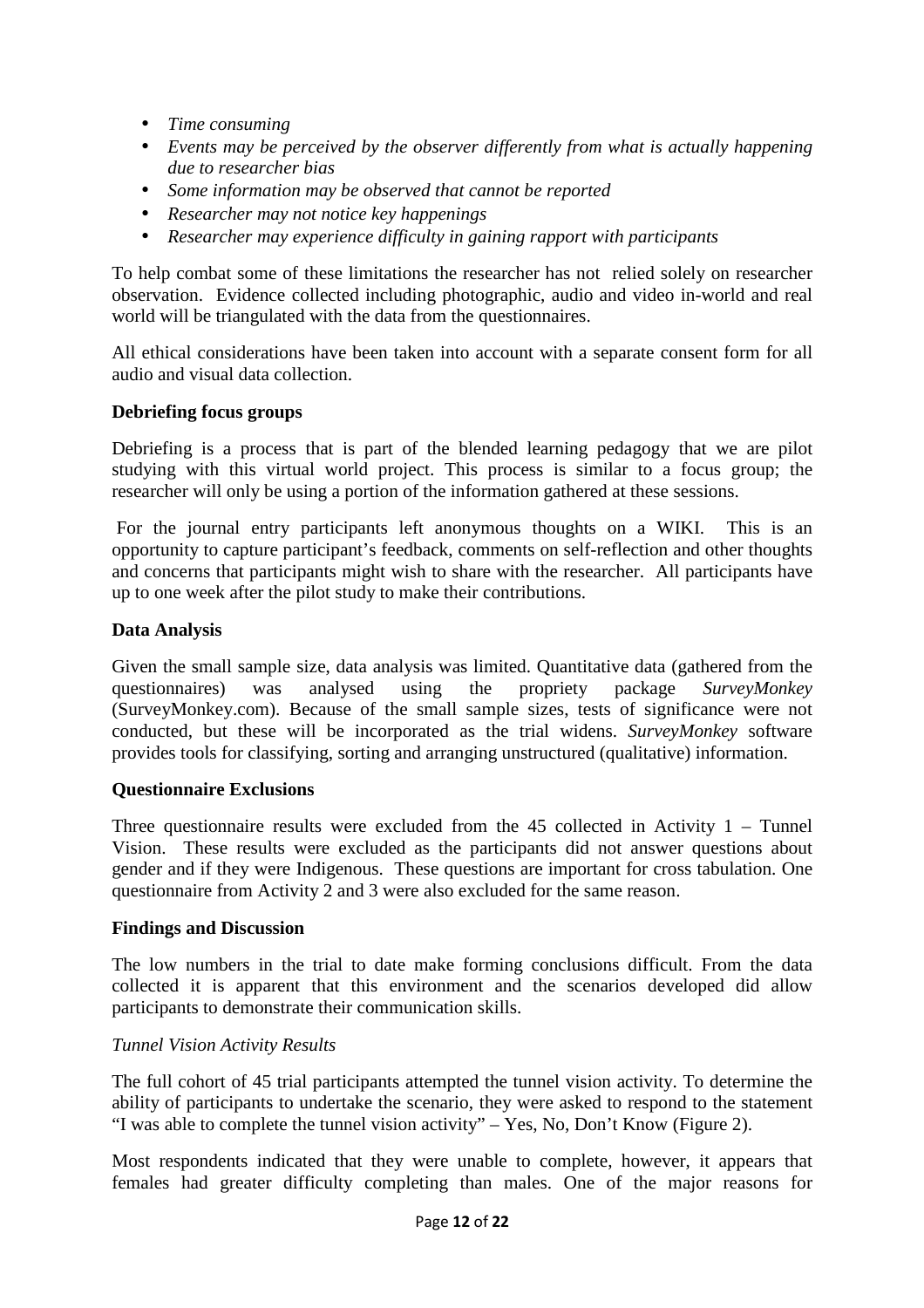incompletion of this activity was a time restriction. Participants were often time limited and this activity was cut short. When participants were given more time for this activity they were more successful.

A clear majority of participants indicated that they enjoyed the activity. This was also true for the categories 'Male', 'Indigenous' and 'Non indigenous'. A similar proportion of females responded 'yes' to those who responded 'no'. (Figure 3)

To evaluate the learning provided by this activity we asked participants to respond to the statement 'I now have more empathy for people with tunnel vision'. Results are shown in Figure 4, and suggest participants' empathy was related to their learning about the difficulties in being afflicted with tunnel vision. Having empathy for people with tunnel vision is not the same as learning about it. That is, one can know about tunnel vision and still not be concerned for people who suffer from it. Similarly, one may feel empathy for someone with tunnel vision without having much knowledge about it.

The majority of participants engaged well with this activity. Signs of engagement are focusing on the screen for more than 30 seconds, talking or pointing to what is happening on the screen or actively helping another participant with the exercise. One person experienced motion sickness and couldn't continue the activity. The level of frustration that participants felt with this activity was directly related to how small an area they could see through. The level of frustration was also directly related to the amount of empathy that the participants felt at the end of the activity for people who suffer with tunnel vision.

Positive participant comments include "deeper empathy for people with tunnel vision", "simulation of the client's experience, empathy for the level of frustration", "helping me to understand what it is like" and "learning to use the avatar through an activity". Things that participants would like to change include; "Navigation made easier", "more things to find", "first person view" and the "way the mouse works". This highlights not only the frustration with experiencing tunnel vision, but also the potential influence or impact of the technological aspects.

These results support Yellowless and Cooks (2006) findings from their research using second life virtual environment as the platform for a virtual hallucination experience that it is a valid educational tool. They are using "the virtual reality scenario as a teaching tool in our medical school program ..." as well as "..an educational tool for caregivers attending an early intervention program for patients experiencing a first episode of psychosis" (Yellowless and Cook, 2006, p537).

## *Angry Client activity results*

A total of 38 individuals participated in the Angry Client activity. Twenty one were female and 17 were male. There were only six Indigenous participants and only one filled in the questionnaire. For these reason comparisons between Indigenous/non-Indigenous participants were not made.

This activity focused on developing communication skills. There are two different roles that can be played in this activity, that of the Angry Client and that of the Youth Worker. Sixteen participants played the Angry Client, and 22 played the Youth Worker.

To evaluate the ability of this activity to develop communication skills we asked participants to respond to the following statement – 'I was able to use my communication skills in this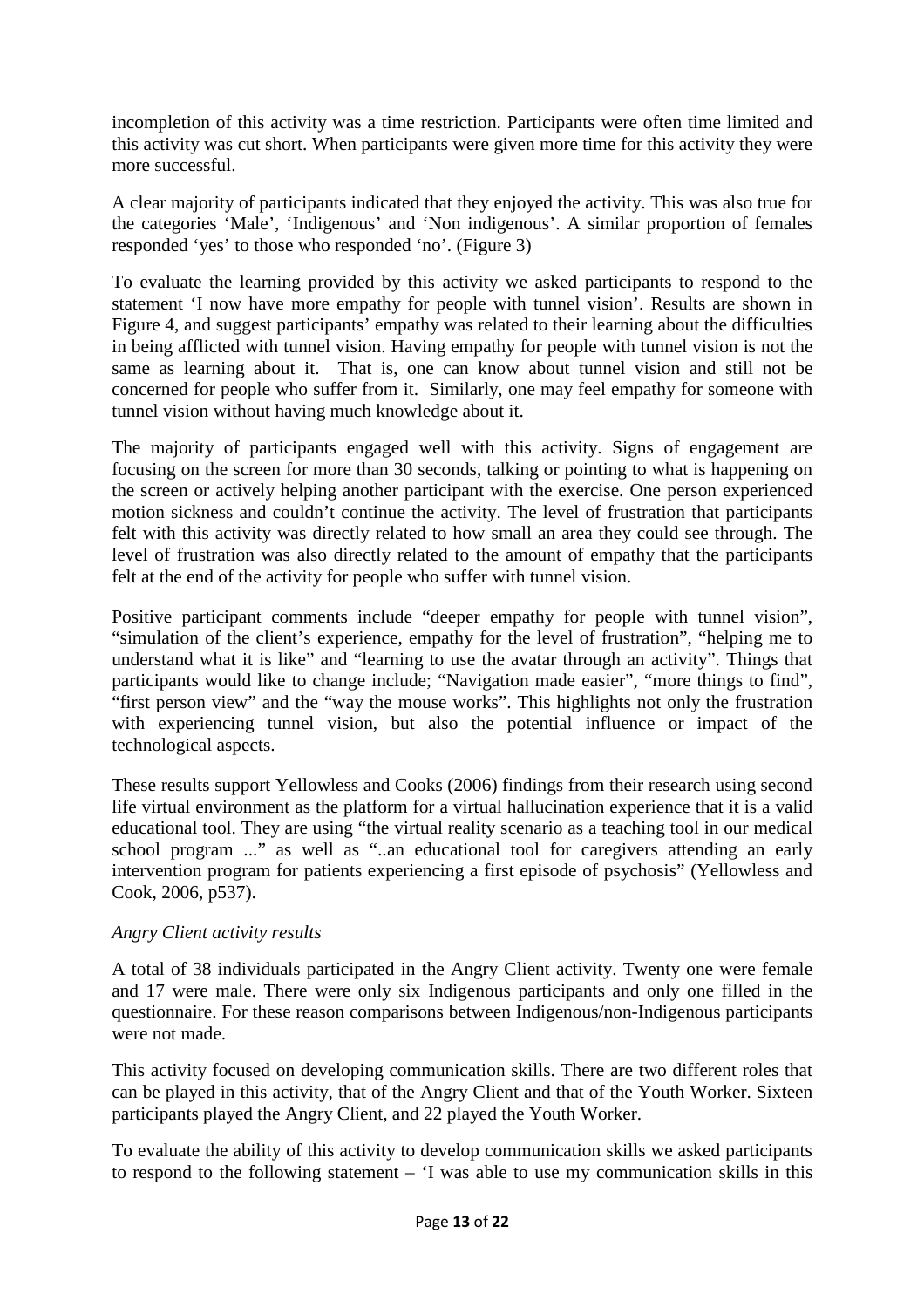role play'. The results are shown in Figure 5, and indicate that most participants considered they could develop communication skills using this medium.

The debriefing sessions for this activity highlighted the use of escalating and de-escalating words or actions, participants were readily able to point out what skills they had used during the activity and how they responded to the angry client when playing the youth worker. Callanan and Perri (2006) study also noted that "individuals can also be trained to spot important contextual factors and social cues as a mechanism to adjust their conflict-handling strategy to match the situation" (p135) using scenario-based role plays.

To evaluate whether the participants considered this activity to be worthwhile, we asked them to respond to the statement- 'I would recommend virtual worlds for communications skills practice to other people'. Results are shown in Figure 6. A clear majority of participants saw value in the Virtual World for communications skills practice, but females clearly are more sceptical than males.

The participants engaged with this activity but found the delay in the audio distracting. Participants were able to display anger or use their communication skills to complete this role play. One participant commented "it's too much fun!", others commented; "the audio is fun – makes it more real time than typing", "interaction", "teamwork"," humour". Comments for improvement included; "more facial expressions", "gestures would enhance the experience", "more background on procedures for responding to angry client". It was interesting to see the different responses from students to procedures when dealing with an angry client, students didn't think about what restriction and policies there would be for booking a client in for an emergency appointment, they just did it! Teaching staff had difficulty with the booking process as they didn't know what it was for this centre, this made them pause and get frustrated, while the student's adlibbed and made it up.

## *Activity 3 results*

Activity 3 involves a series of tailored activities for specific groups. In each case the scenario is largely student driven, rather than prescribed. For example the scenario for the Allied health workers revolves around a client with multiple sclerosis, the allied health workers need to work with the physiotherapist and the client to come up with some energy saving techniques. This activity had 22 participants, all participants were between 18 and 49 years of age, with 12 females and 10 males and only 1 indigenous participant. As with activity 2 due to the low numbers of indigenous participants this data will not be used in cross tabulation.

Half the participants thought that the scenario designed for their learning group suited them more than the generic activity (angry client). The ratio of males who agreed with the above statement to females was higher (Figure 7).

The majority of participants were undecided if they would like to write their own scenarios, rather than the teachers writing them. Fourteen out of the 22 participants thought that they used more of their communication skills with activity 3 than with activity 2.(Figure 8)

Participant's comments about activity 3 include; "allowed for integration of all my skills", "able to express myself", "more suited to my profession", "more difficult with more people" and "it was good to have more people involved in the discussion". Things that people would change included; "pre-reading for characters", "camera angle", and "more movement".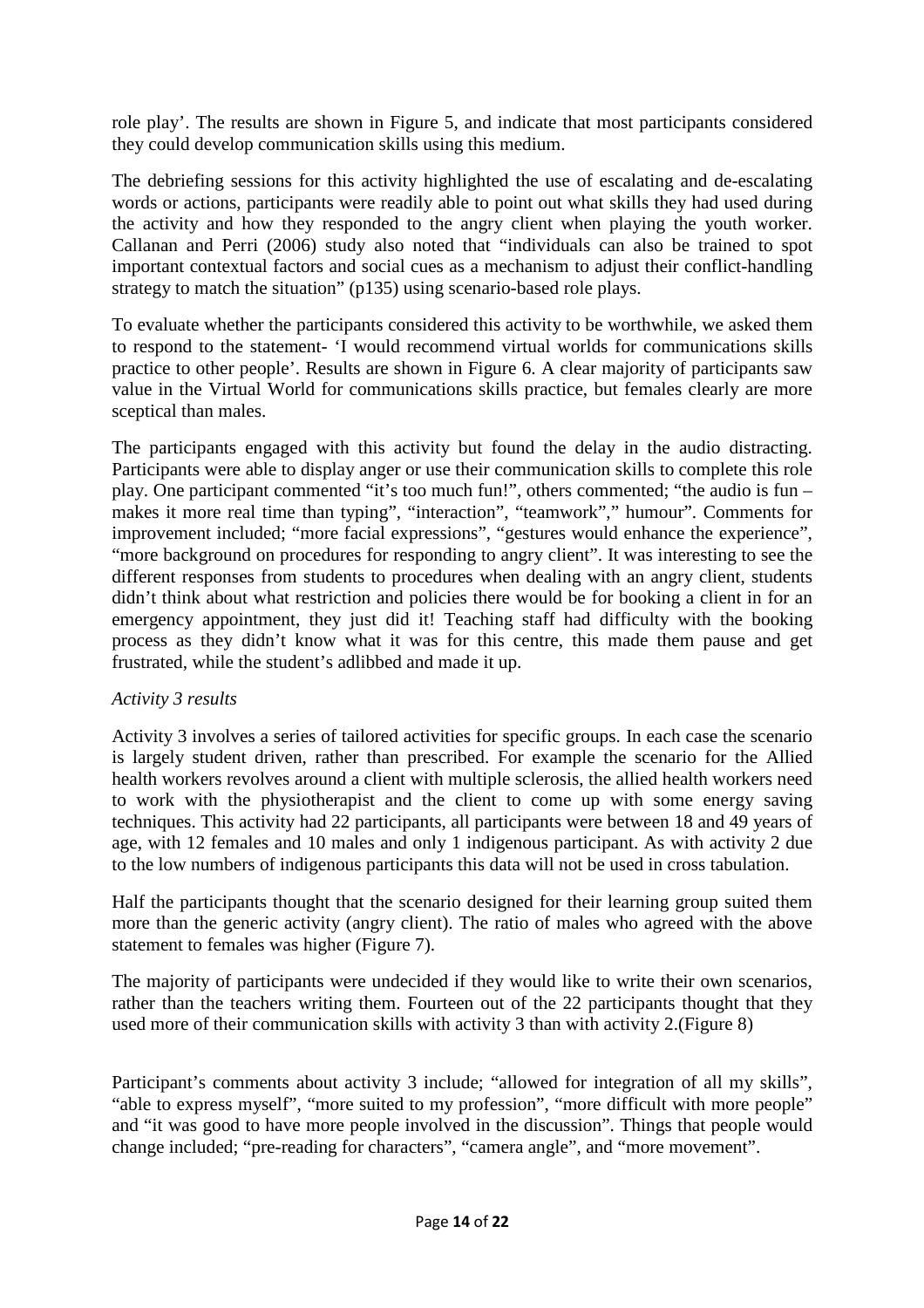Tailoring the scenarios to different learning groups increased the feeling of immersion that the participants experienced and allowed participants to use more of their communication skills. This was particularly evident in the debriefing sessions where participants talked about the role they were playing and discussed why their avatar made the decisions to act like they did. One participant commented that she took on an authoritative persona when playing the physiotherapists because that is how she thinks they behave in the hospital.

Most of the trials that have been conducted have had some form of technical difficulty. These difficulties range from networking (linking all the computers together) to poor sound quality (echo's and/or crackling). While problems are expected when trialling emerging technologies, we have been working in a *test harness* of the software, this means that we don't have the polished product. This has allowed the project to inform the software designers and developers regarding problems with the software.

The large majority of comments around the scenario-based role plays were concerned with the quality of the sound, problems like audio feedback and delay were experienced. While this was a concern it didn't seem to lessen the immersion that participants experienced. The ability of the avatars to display emotion was a concern for a lot of the participants and would be something that they would require, especially for the angry client scenario. Technical difficulties are not new to online learning "the frustration that can occur for both staff and students" can "impede online teaching and learning" (Shelly, Veness and Rankine, 2000).

Informal discussion around the methodology of the trial from participants, program reference group members and from the researcher suggest that while the trial is extensive, fun and informative and the data gathered is relevant, the questionnaire needs to be revised if a second trial is to be conducted. Informal discussion about the running of the trial in the Wugularr Community suggested that a longer period of time to establish firmer links in the community and to have a reimbursement system for time taken away from community activities were required.

Basing the virtual environment and the trial around scenario role-play activities has a positive potential for engaging Indigenous and non-Indigenous learning in rural and remote areas. The flexibility that this environment allows teachers and students is also a positive outcome. Post trial discussion engaged participants and many ideas for different scenarios and settings were discussed with enthusiasm.

Active participation by key stakeholders in the development of the 3D objects and the scenario role-plays has given ownership of the virtual environment to a wide range of teachers and students. Participants, both students and teachers, feel a loyalty to the project and are interested to see how it will be embedded into CIT teaching and learning culture.

Original methodology for this project was to have equal weighting on the qualitative and quantitative data. The qualitative data (observation, journal entry and comments on questionnaires) has proved useful and is contained in this report and has been triangulated with the quantitative data to authenticate it. The video footage has not been used to gauge participant engagement for two reasons; the first reason is the sheer volume of footage for a limited amount of data and the second is quality, the camera was stationary with the aim to view all participants, due to the nature of using virtual world technology all participants were not always in a local area, this means that the footage is not a true indication of the participants reactions to the virtual world trial. However, the video footage was used by the researcher to transcribe the debriefing sessions.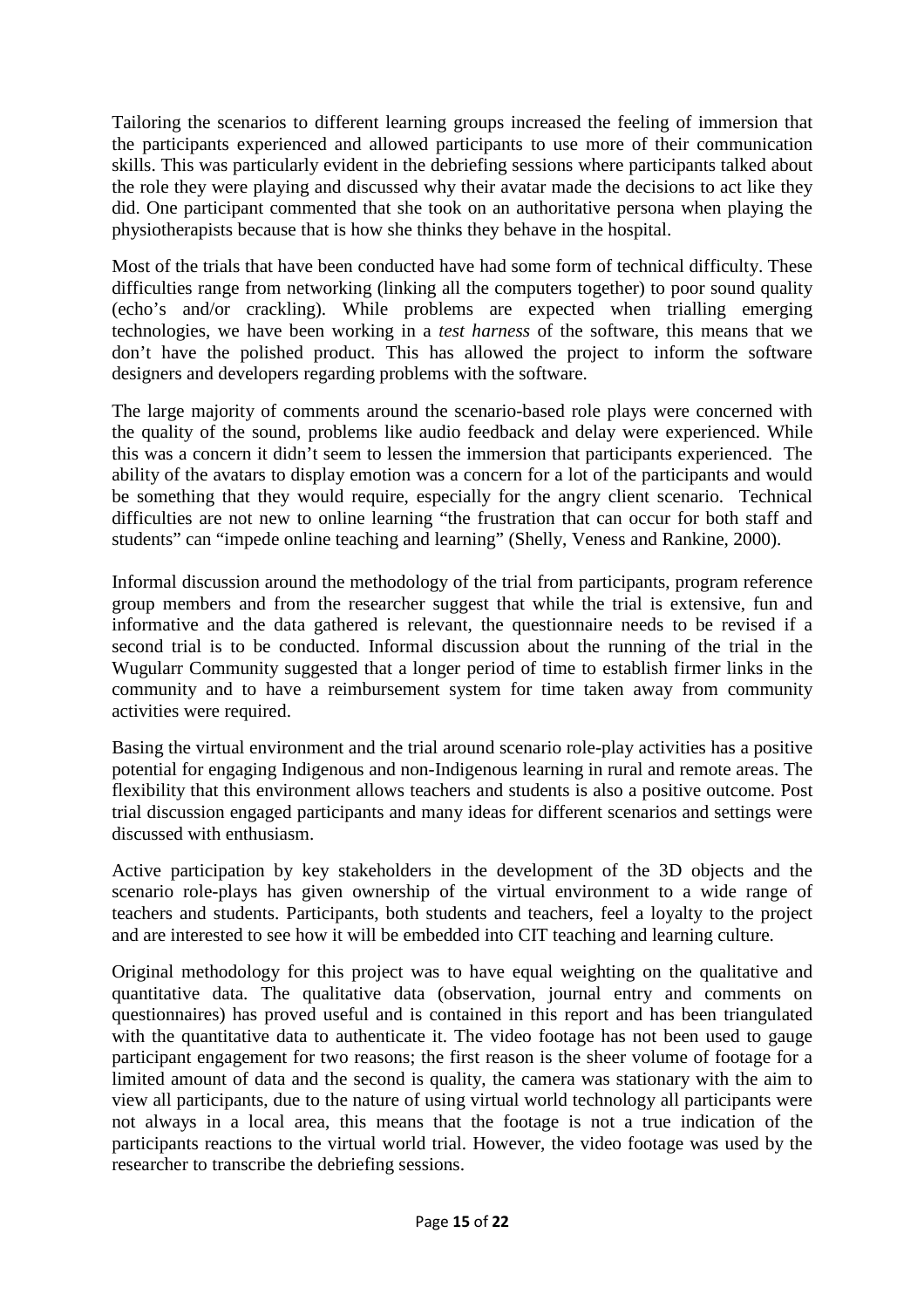# **Conclusion**

From these results we can conclude that there is a place for virtual worlds as part of a blended learning structure for teaching and learning communication skills in the health industry. While this is a great outcome the project team doesn't feel that there is enough evidence currently to answer the question "Does tailoring scenarios to learners' needs work in a virtual world environment?"

Results from the project so far indicate that virtual worlds do provide deeply immersive, situated learning experiences for both novices and experienced practitioners. Debriefing proved to be a powerful instructional tool that enhanced the teaching and learning experience within the virtual world environment. Role plays within virtual worlds encourage participants to take on behaviours and characteristics of clients and professionals. This allowed participants to form strong and meaningful workplace values and attitudes, and this occurred from both serendipitous and formal learning experiences.

The next phase of this project is to study the sustainability of the virtual environment and the scenario-based role play's pedagogical framework that has been described in this paper. The sustainability of the project will directly relate to how it will be imbedded into the Canberra Institute of Technology (CIT) online learning environment to be remotely accessible to students and teachers. A study by Horan, Garden and Scott (2009) also noted this is the next phase for their study "MiRTKE: A Mixed Reality Teaching & Learning Environment", their challenges are similar to the CIT's with firewalls being the major issue.

There is much to be gained from further research into this innovative and exciting approach to scenario based role plays and virtual world environments for teaching and learning and the ability to embed the technology into teaching culture.

## **References**

Brookfield, S. (1995) Adult Learning: An Overview. In A. Tuinjman (ed.) (1995). *International Encyclopaedia of Education,* Oxford Pergamon Press

Callan, D & Perri, D. (2006) Teaching Conflict Management Using a scenario-Based Approach, Journal of Education for Business, January/February 2006, Heldref Publications

Caudle, K. (2009), Me, myself and my avatar. *New Scientist Weekly,* 14 November, 2009, 19

Clarke, J. and Dede, C. (2005) *Making learning meaningful: An exploratory study of using multi-user environments (MUVEs) in Middle School Science* Retrieved November 18, 2009 from http://muve.gse.harvard.edu/rivercityproject/documents/aera\_2005\_clarke\_dede.pdf

Champion, E. (2009) Roles and Worlds in the Hybrid RPG Game of Oblivion, International Journal of Role-Playing, Issue 1, January 2009, 37 - 52. Retrieve January 18 2010, from http://journalofroleplaying.org

Creswell, J. W., & Plano-Clark, V. (2007). *Designing and Conducting Mixed Methods Research*. CA USA: Sage Publications.

Darvasi, P. (2008). 3D Virtual Learning Environments. Retrieved January from 2009 http://design.test.olt.ubc.ca/3D\_Virtual\_Learning\_Environments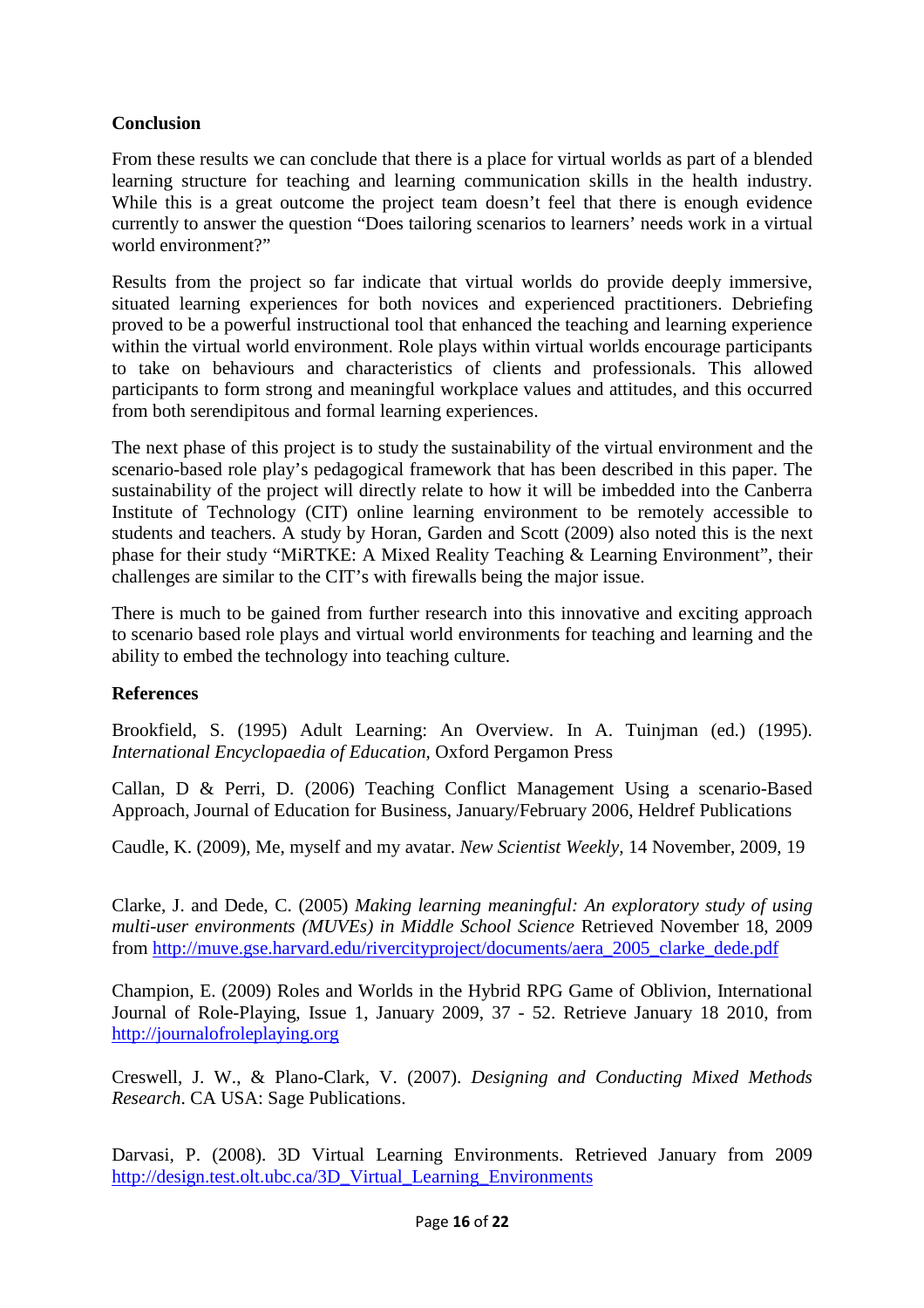Ferdig, R. (2006). Assessing technologies for teaching and learning: understanding the importance of technological pedagogical content knowledge. *British Journal of Educational Technology, 37*(5), 11.

Griffin, M. M. (1995). *You can't get there from here: Situated learning, transfer, and map skills.* Contemporary Educational Psychology*, 20*(1), 65–87 Gronstedt, A. (2007). *Second life produces real training results*. *T & D*, August, 2007, 44-49.

Herne, S (2006) 'Communities of practice in art and design and museum and gallery education', Pedagogy, Culture & Society, 14:  $1 - 17$ . Retrieved January 18 2010 from http://dx.doi.org/10.1080/14691360500487512

Herrington, J & Oliver, R. (1995) Critical Characteristics of situated learning: Implications for the Instructional Design of Multimedia, Retrieved December 15, 2009, from http://methodenpool.uni-koeln.de/situierteslernen/herrington.pdf

Horan, B., Gardner, M. & Scott, J (2009) TECHNICAL REPORT MiRTLE: A Mixed Reality Teahcing & Learning Environment, Sun microsystem, CA USA, retrieved January 22, 2010 from http://research.sun.com/techrep/2009/smli\_tr-2009-182.pdf

Hu, M. (2007) A Framework for Teaching Novice VB Programming Using Motivational Game Scenarios, 20<sup>th</sup> Annual Conference of the National Advisory Committee on Computing Qualifications (NACCQ 2007) proceedings. Retrieved January 18 2010 from http://hyperdisc.unitec.ac.nz/ naccq07/proceedings/paper/89.pdf

Hutchinson, D. (2007). *Video games and the pedagogy of place*. The Social Studies, 98(1), 35-40.

Kervin, L., Vialle, W., Herrington, J., & Okely, T. (2006). *Research for Educators*. Melbourne Victoria Australia: Thomson Social Science Press.

Laluvein, J. (2010) Parents, Teachers and the "Community of Practice", The Qualitative Report Volume 15 1 January 2010 176 – 169. Retrieved January 18 2010, from htto://www.nova.edu/ssss/QR/QR15-1/laluvein.pdf

Lave, J., & Wenger, E. (1991). Situated learning: legitimate peripheral participation: Cambridge University Press.

Merrill, MD. (2002) Fist Principles of Instruction, Educational Technology, Research and Development; 2002;50,3; Research Library, 43 - 59

NMC (2007a). *Spring 2007 survey: Educators in Second Life*. Retrieved November 4, 2007 from http://www.nmc.org/pdf/2007-sl-survey-summary.pdf

Norton, L.S, Owens, T. & Clarke, l. (2004) Analysing metalearning in first year undergraduates through their reflective discussions and writing," Innovations in Education and Teaching International, 41 (4), pp. 423 – 441 Retrieved December 15, 2009 from http://www.cfkeep.org/uploads/norton\_owens\_and\_clark\_analysing\_metalearning.pdf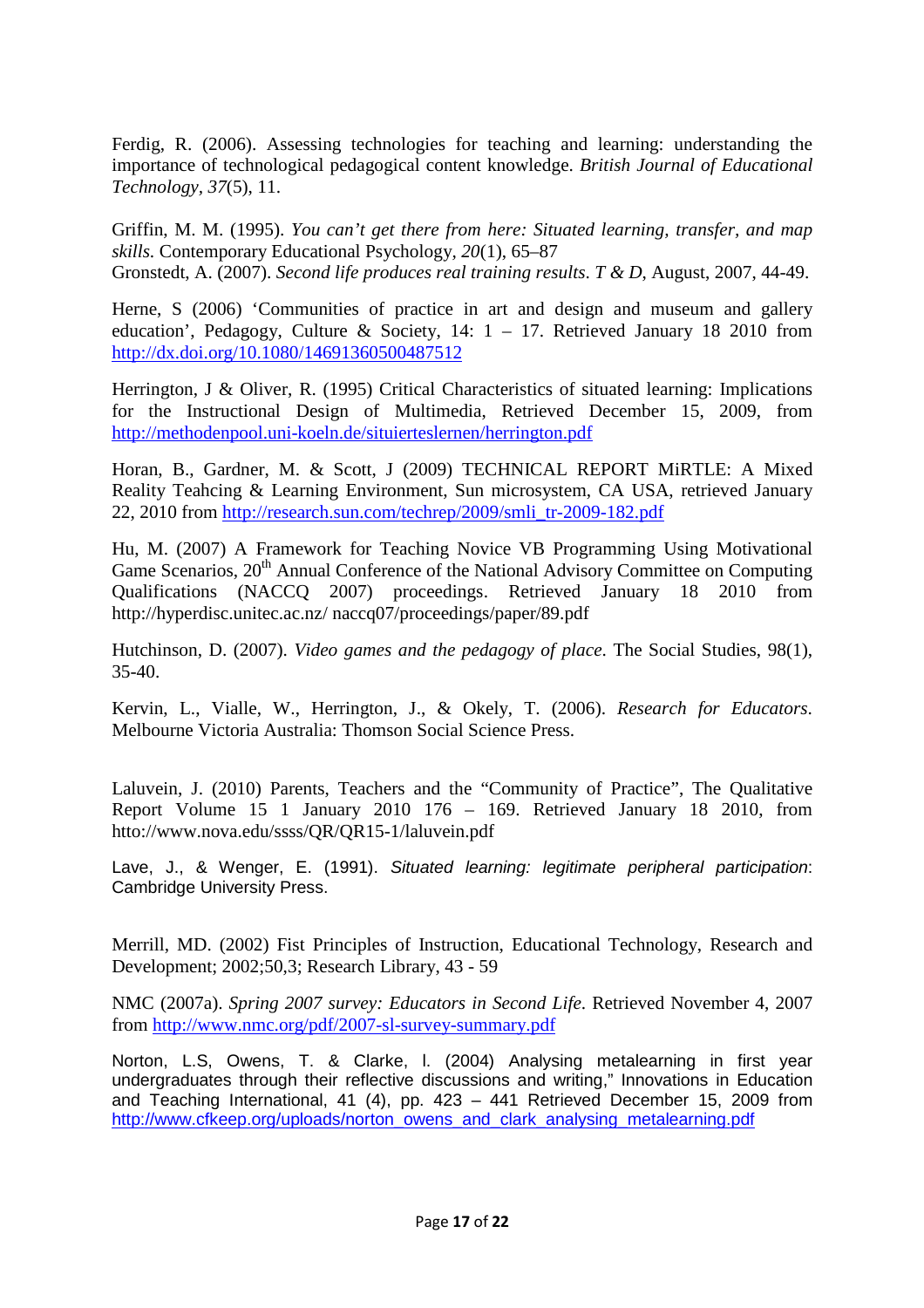Pahl,C. (2002). An Evaluation of Scaffolding for Virtual Interactive Tutorials. In G. Richards (Ed.), Proceedings of World Conference on E-Learning in Corporate, Government, Healthcare, and Higher Education 2002 (pp. 740 – 746). Chesapeake, VA:AACE

Rudestam, K., & Newton, R. (2001). *Surviving your dissertation - A complete guide to content and process*. Newbury Park, CA: Sage Publications.

Sanders, R.L & McKeown, L. (2007) Promoting Reflection through Action Learning in a 3D Virtual World, International Journal of Social Sciences 2:1 2007, p50 – 55 Retrieved December 15 2009, from http://www.waset.org/journals/ijss/v2/v2-1-8.pdf

Saxon, D., Garratt, D., Gilroy, P., & Cairns, C. (2003). Collecting data in the Information Age - Exploring Web-based survey methods in educational research. *Research in Education*.

Sheely, S., Veness, S. & Rankine,L (2000) Building the Web Interactive Study Environment: Mainstreaming Online Teaching and Learning at the University of Western Sydney, ASCILITE 2000 conference proceedings. Retrieved January 23 2010 from http://www.ascilite.org.au/conferences/coffs00/papers/stephen\_sheely.pdf

Stewart T. & Brown, M (2008) Developing interactive scenarios: The value of good planning, whiteboards and table-based schemas. In Hello! Where are you in the landscape of educational technology? Proceedings ascilte Melbourne 2008: Full paper: Stewart & Brown 983 - 990

Sydenstricker-Neto, J (1997) Research Design and Mixed-Method Approach. A hands-on experience. Retrieved January 22 2010 from http://www.socialresearchmethods.net/tutorial/Sydenstricker/bolsa.html#Why%20Mixed

Tashakkori, A., & Teddlie, C. (2003). *Handbook of mixed methods in social and behavioural research*. Thousand Oaks CA: Sage.

VanDerKlift, J. (2007). *Virtual Experience of Risk-Based Learning VERBL*: GippsTAFE Retrieved October 2008, from http://verbl.flexiblelearning.net.au/Immersive\_elearning/pdfs\_for\_release/2\_VERBL\_model overview.pdf

Wenger, E (1991) Communities of practice, retrieved November 2008 from http://ewenger.com/theory

Wilson, S. (2008). Components of Cognitive Apprenticeship: Scaffolding. Retrieved November 2009, from http://design.test.olt.ubc.ca/Components\_of\_Cognitive\_Apprenticeship:\_Scaffolding

Yellowlees, P & Cook, J. (2006) Education About Hallucinations Using an Internet Virtual Reality System: A Qualitative Survey, Academic Psychiatry, 30:6, November – December 2006, Retrieved January 20 2009 from http://ap.psychiatroyonline.org/cgi/reprint/30/6/534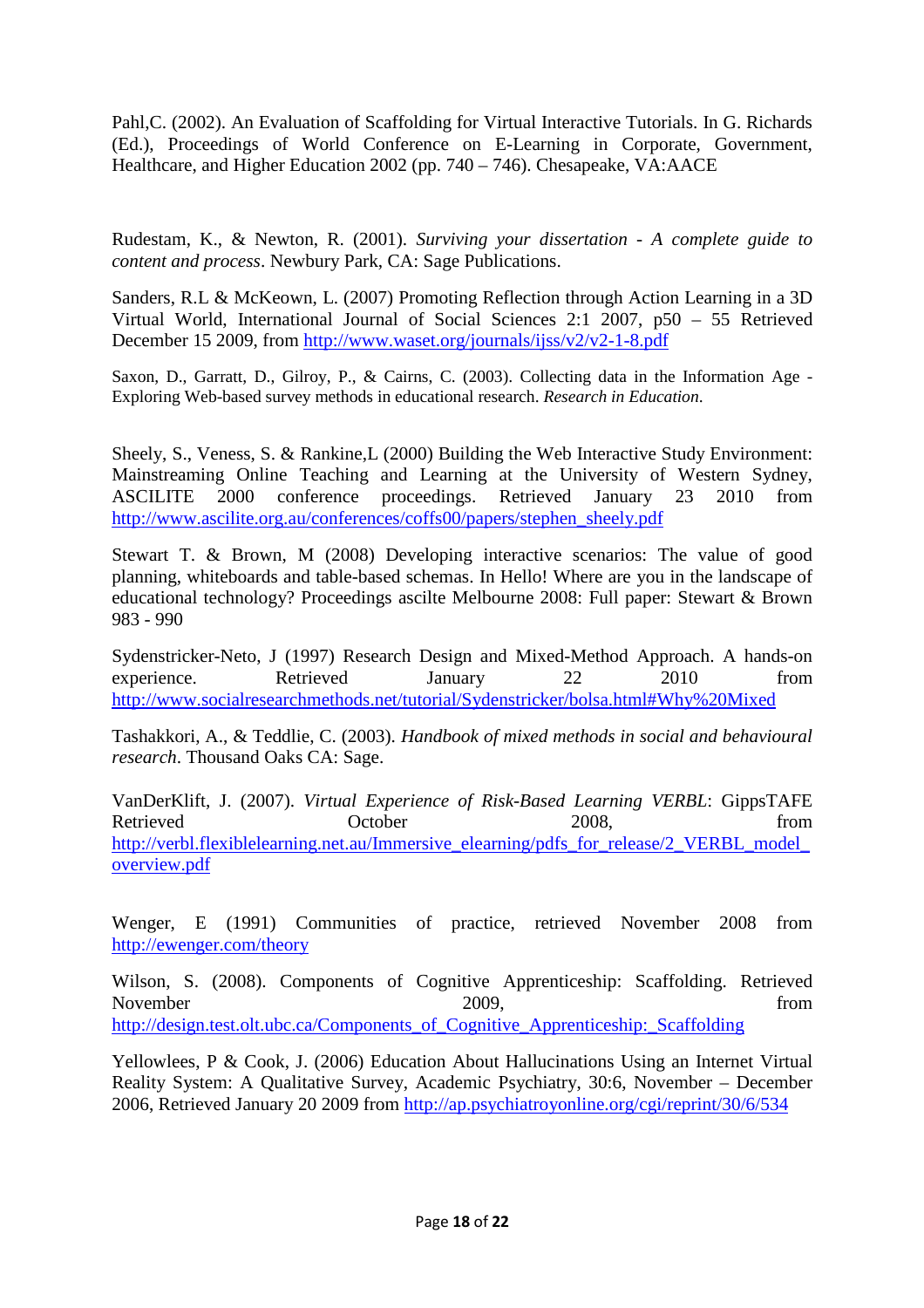# **Appendix 1 Charts**



**Figure 1: Age range for trial participants.** 

# Figure 2: Participant responses to the statement "I was able to complete the tunnel vision activity". activity".

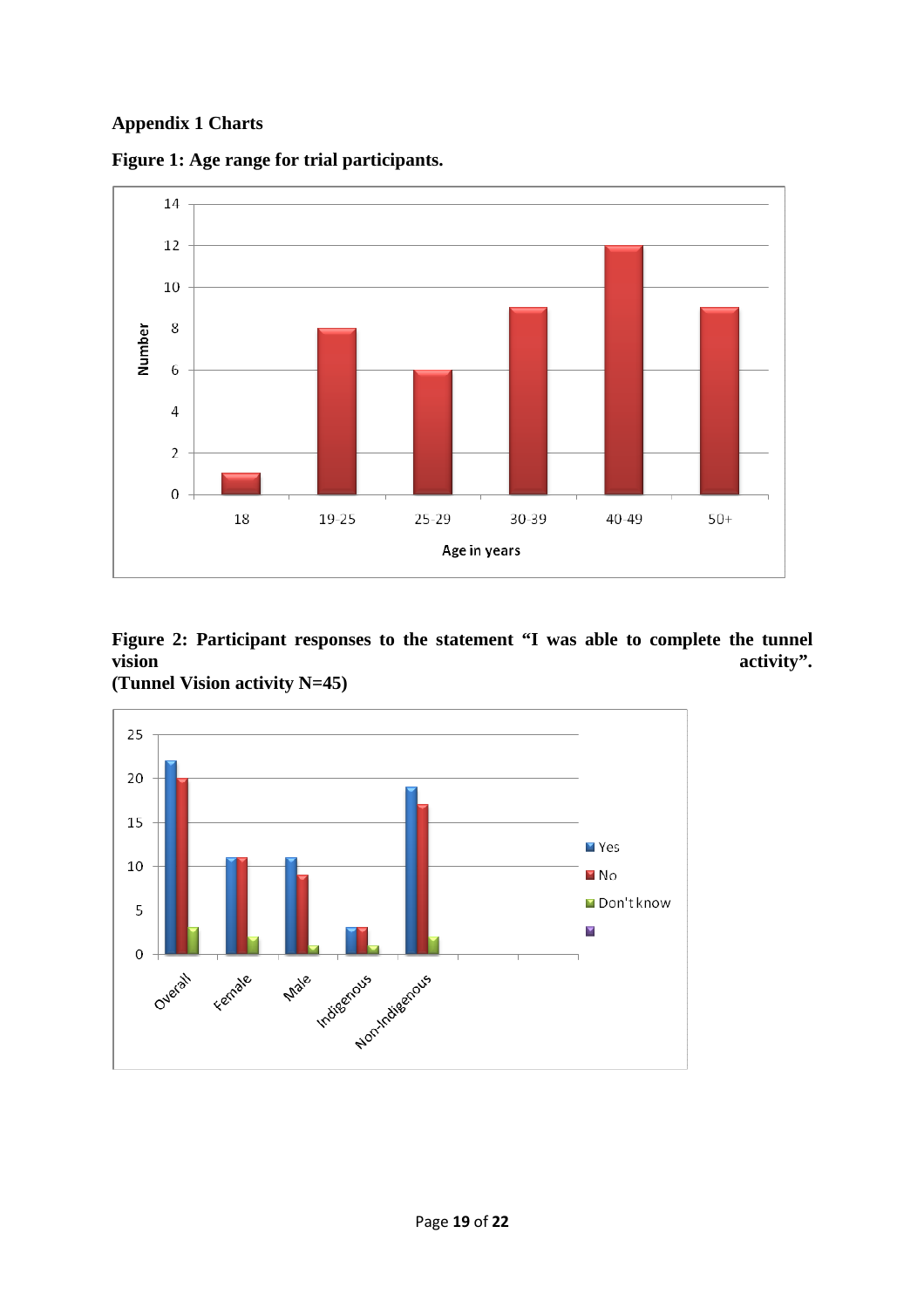

**Figure 3: Numbers of participants who enjoyed the activity (Tunnel Vision activity N=45).** 

**Figure 4: Participant responses to the statement "I now have more empathy for people with tunnel vision" (Tunnel Vision activity N=45).** 



**Angry Client Activity** 

**Figure 5: Participant responses to the statement "I was able to use my communication skills in this role play" (Angry Client activity N=38)**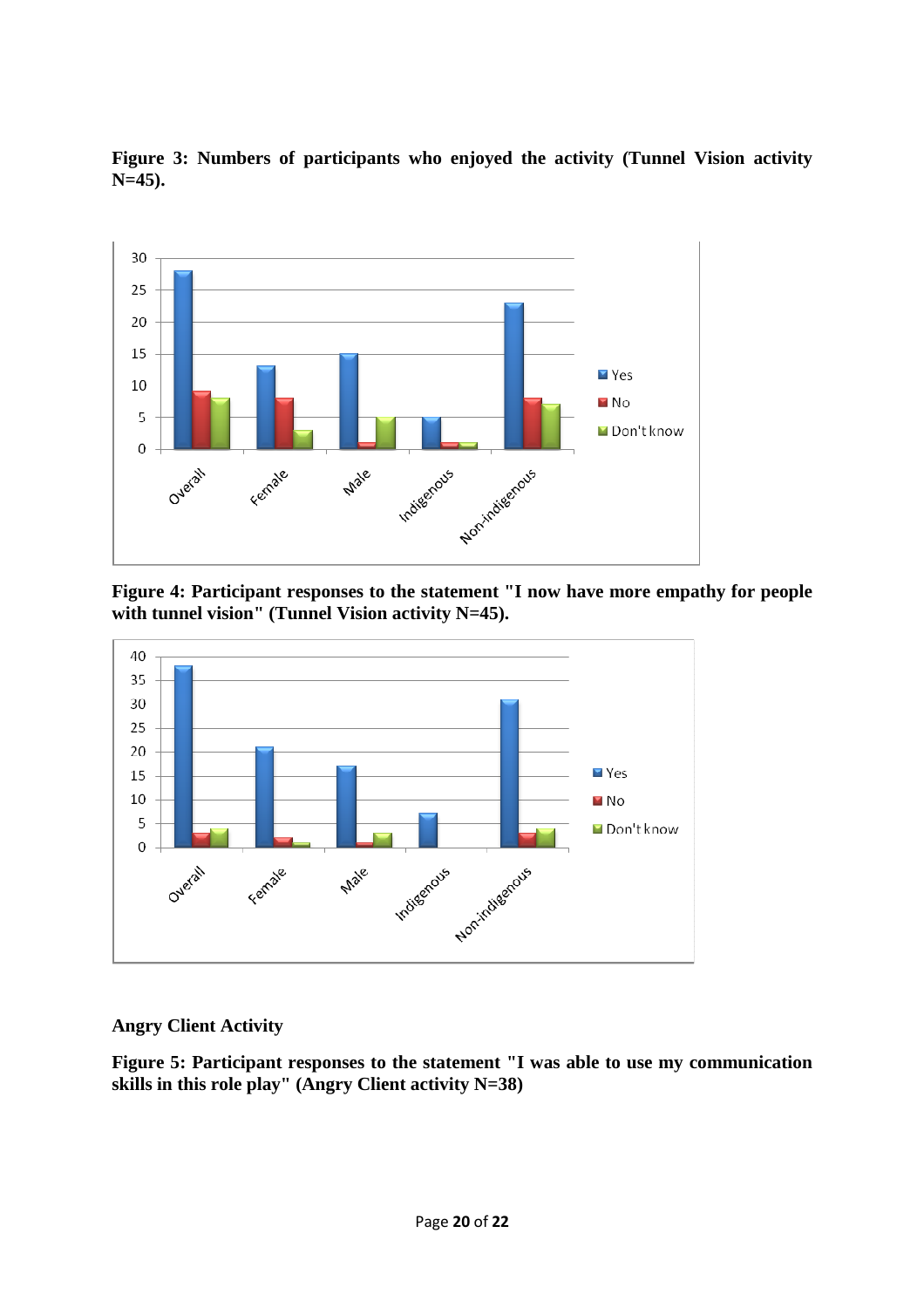

**Figure 6: Participant responses to the statement "I would recommend virtual worlds for communications skills practice to other people" (Angry Client activity N=37)** 



Tailor Activity

**Figure 7 - Activity 3 suited my learning needs more than Activity 2 (angry client scenario / role play**